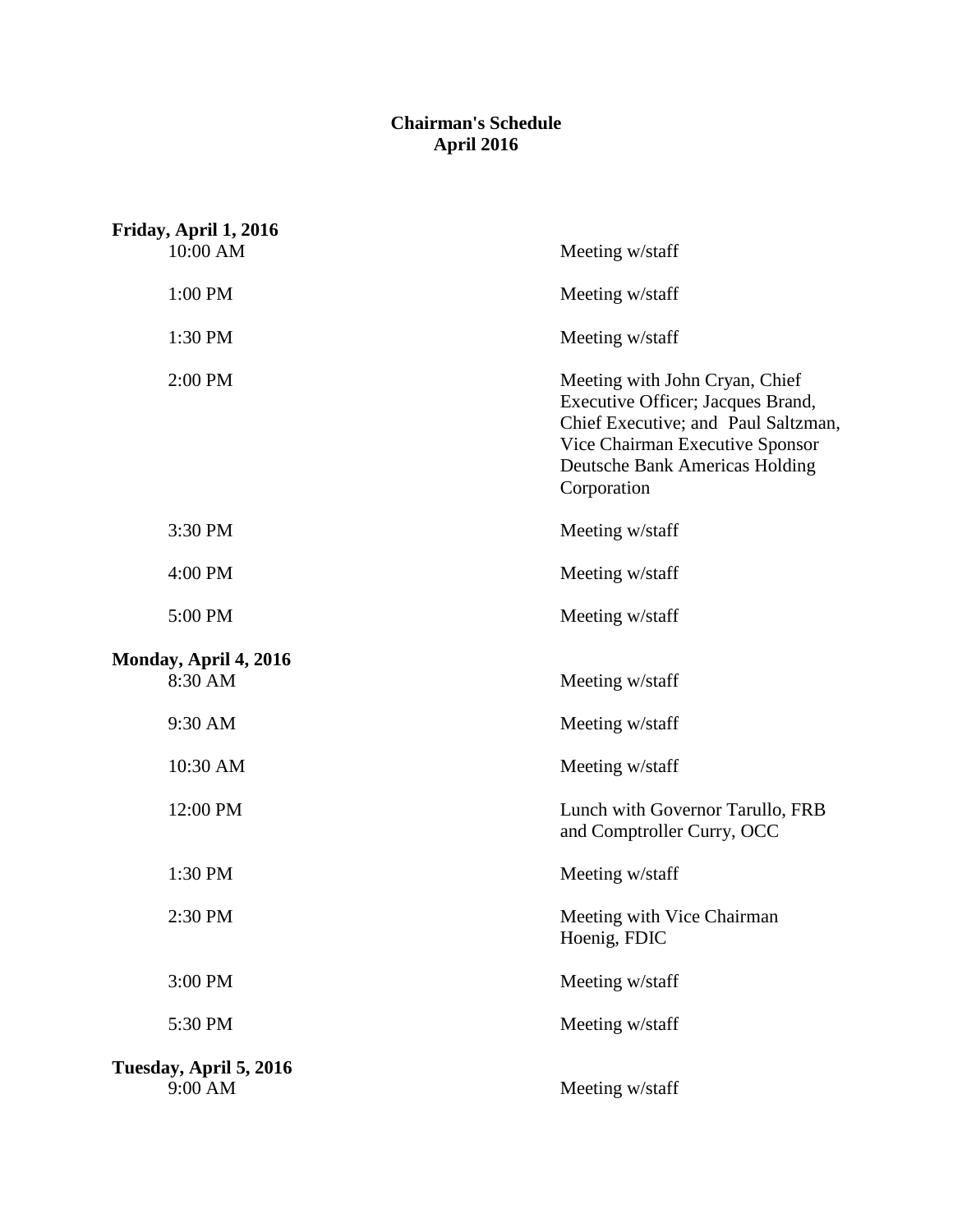| 10:00 AM                            | Meeting w/staff                                                                              |
|-------------------------------------|----------------------------------------------------------------------------------------------|
| 11:00 AM                            | Meeting w/staff                                                                              |
| 12:00 PM                            | Meeting w/staff                                                                              |
| 1:30 PM                             | Meeting w/staff                                                                              |
| 2:00 PM                             | Meeting w/staff                                                                              |
| 3:00 PM                             | Meeting with Dan Blanton, CEO,<br>Georgia Bank and Trust                                     |
| 4:30 PM                             | <b>Remarks: Financial Services Forum</b><br>Discussion, Jefferson Hotel,<br>Washington, D.C. |
| 6:00 PM                             | <b>Attend: FDIC Community Banking</b><br><b>Conference Welcome Reception</b>                 |
| Wednesday, April 6, 2016<br>9:00 AM | <b>Remarks: FDIC Community</b><br><b>Banking Conference</b>                                  |
| 5:30 PM                             | Meeting w/staff                                                                              |
| 7:00 PM                             | <b>Remarks: Jumpstart Award</b><br>Ceremony, The Renaissance Hotel,<br>Washington, D.C.      |
| Thursday, April 7, 2016             |                                                                                              |
| 9:00 AM                             | <b>Remarks: FDIC Advisory</b><br><b>Committee Banking Meeting</b>                            |
| 3:30 PM                             | Meeting w/staff                                                                              |
| 5:00 PM                             | Meeting w/staff                                                                              |
| Friday, April 8, 2016<br>11:00 AM   | Meeting with Hagerstown<br><b>Community College Business Club</b>                            |
| 12:00 PM                            | Meeting w/staff                                                                              |
| 1:15 PM                             | Meeting w/staff                                                                              |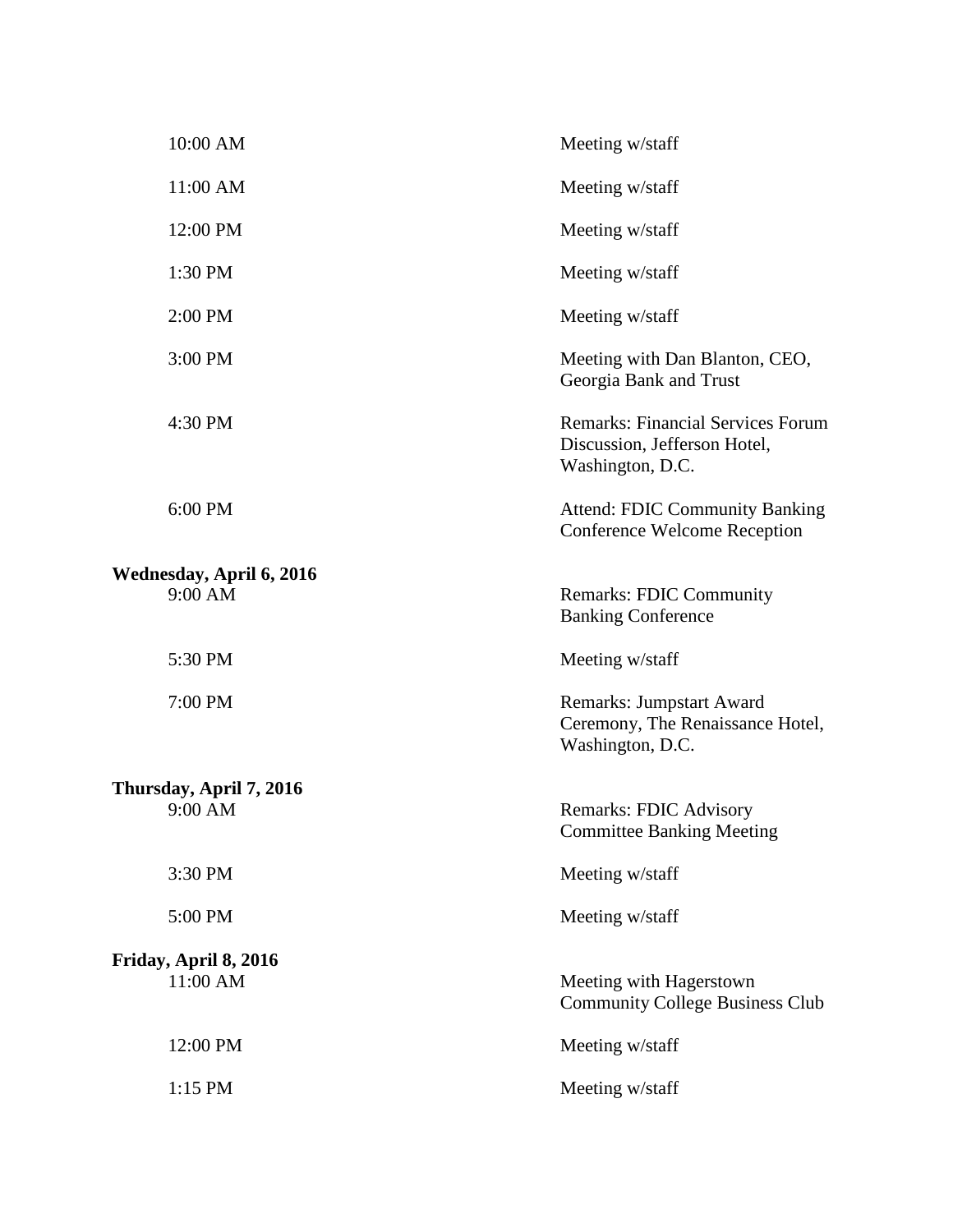| 1:30 PM                                  | Meeting w/staff                                                                                            |
|------------------------------------------|------------------------------------------------------------------------------------------------------------|
| <b>Monday, April 11, 2016</b><br>8:30 AM | Meeting w/staff                                                                                            |
| 9:00 AM                                  | Meeting w/staff                                                                                            |
| 12:00 PM                                 | Lunch with John Bovenzi, Partner,<br><b>Oliver Wyman Financial Services</b><br>Practices                   |
| 1:00 PM                                  | Meeting w/staff                                                                                            |
| 3:15 PM                                  | Host: North Carolina Bankers Visit                                                                         |
| 7:00 PM                                  | FDIC Board of Directors Meeting                                                                            |
| Tuesday, April 12, 2016<br>9:30 AM       | Meeting w/staff                                                                                            |
| 10:30 AM                                 | Meeting w/staff                                                                                            |
| 4:30 PM                                  | Meeting w/staff                                                                                            |
| 5:15 PM                                  | Meeting w/staff                                                                                            |
| Wednesday, April 13, 2016<br>7:00 AM     | Joint Briefing for Reports, Federal<br>Reserve Board, $20^{th}$ & C Streets,<br>NW, Eccles Building, B-400 |
| 10:00 AM                                 | Meeting with Risk Management<br><b>Association, Regulatory Relations</b><br>Council                        |
| 11:30 AM                                 | Meeting w/staff                                                                                            |
| 12:30 PM                                 | Lunch with Comptroller Curry, OCC                                                                          |
| 3:00 PM                                  | Meeting w/staff                                                                                            |
| 3:30 PM                                  | Meeting w/staff                                                                                            |
| 4:00 PM                                  | Meeting w/staff                                                                                            |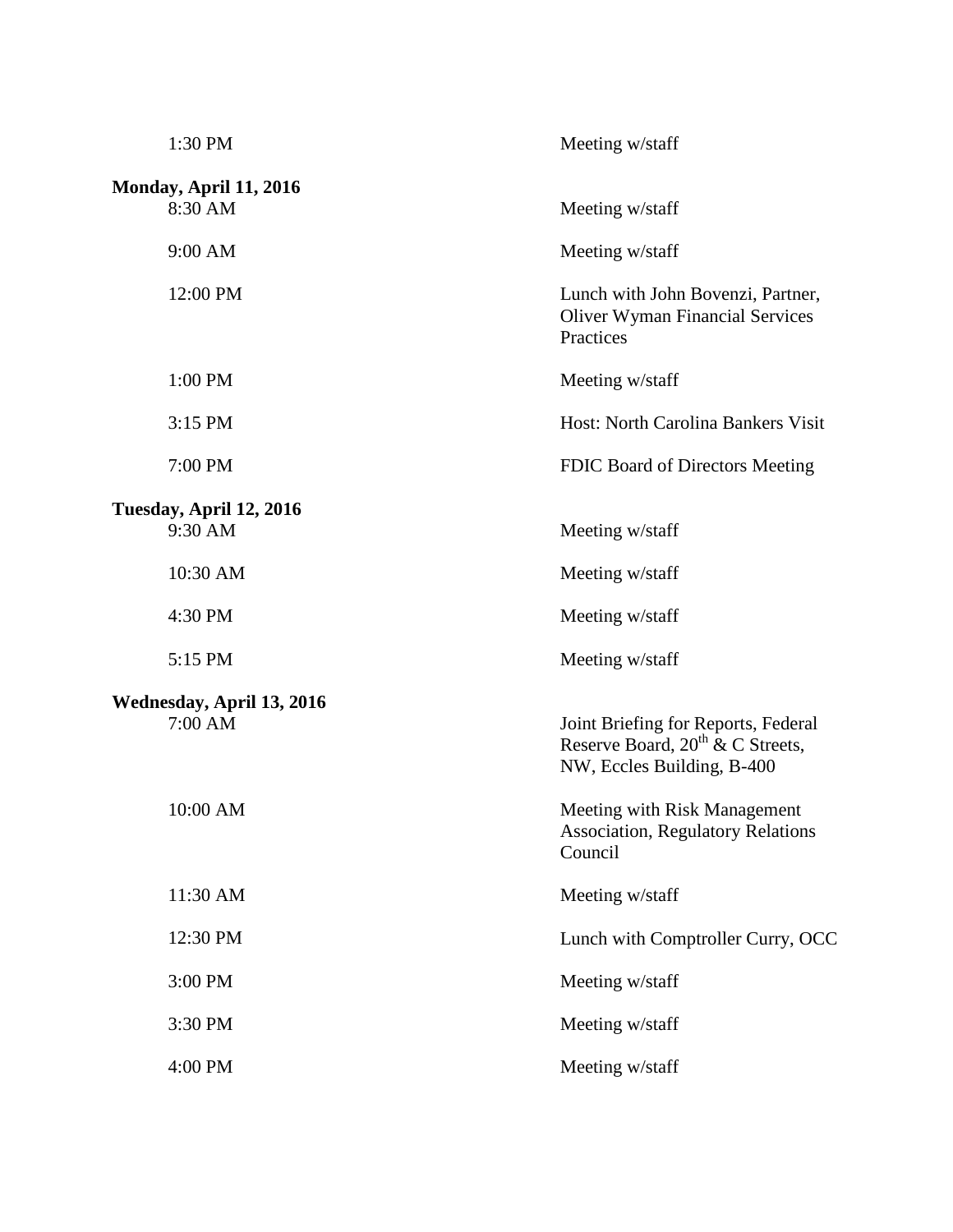| 5:30 PM                           | Meeting with Olivier Guersent,<br>Director General of DG FISMA; and<br>Mr. Petr Wagner, Counsellor; of<br><b>European Commission</b> |
|-----------------------------------|--------------------------------------------------------------------------------------------------------------------------------------|
| Thursday, April 14, 2016          |                                                                                                                                      |
| 8:00 AM                           | Meeting w/staff                                                                                                                      |
| 9:00 AM                           | <b>Attend FDIC Systemic Resolution</b><br><b>Advisory Committee Meeting</b>                                                          |
| 3:00 PM                           | Attend Regulatory Roundtable,<br><b>International Monetary Fund</b>                                                                  |
| 5:00 PM                           | Meeting w/staff                                                                                                                      |
| 5:30 PM                           | Meeting w/staff                                                                                                                      |
| Friday, April 15, 2016<br>All Day | <b>Remarks: Princeton University</b>                                                                                                 |
| Monday, April 18, 2016<br>8:30 AM | Meeting w/staff                                                                                                                      |
| 9:00 AM                           | Meeting w/staff                                                                                                                      |
| 10:30 AM                          | Meeting with Vice Chairman<br>Hoenig, FDIC                                                                                           |
| 11:00 AM                          | Meeting with Governor Per Callesen,<br>Danish Central Bank                                                                           |
| 12:00 PM                          | Meeting w/staff                                                                                                                      |
| 1:00 PM                           | Meeting w/staff                                                                                                                      |
| 1:30 PM                           | Meeting w/staff                                                                                                                      |
| 2:30 PM                           | Meeting w/staff                                                                                                                      |
| 3:00 PM                           | Meeting w/staff                                                                                                                      |
| 4:30 PM                           | Attend: FSOC Principal's Meeting,<br>U.S. Treasury                                                                                   |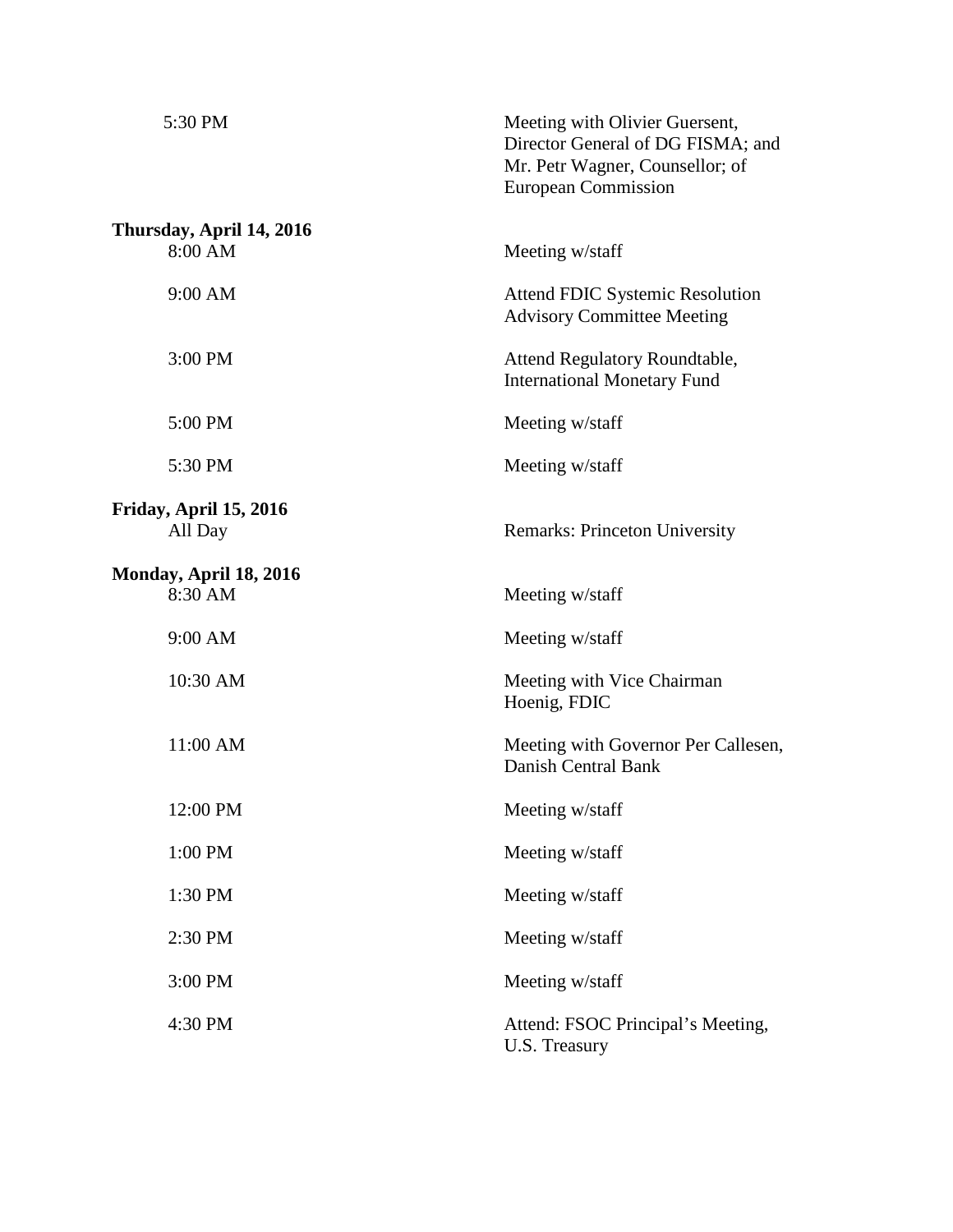| Tuesday, April 19, 2016              |                                                                                                                                                                                       |
|--------------------------------------|---------------------------------------------------------------------------------------------------------------------------------------------------------------------------------------|
| 8:30 AM                              | Meeting w/staff                                                                                                                                                                       |
| 9:00 AM                              | Meeting w/staff                                                                                                                                                                       |
| 10:00 AM                             | Meeting w/staff                                                                                                                                                                       |
| 11:00 AM                             | Meeting w/staff                                                                                                                                                                       |
| 12:00 PM                             | Lunch: with Steve Harris, Board<br>Member, Public Company<br><b>Accounting Oversight Board</b><br>(PCAOB)                                                                             |
| 1:30 PM                              | Meeting w/staff                                                                                                                                                                       |
| 2:00 PM                              | Meeting w/staff                                                                                                                                                                       |
| 2:30 PM                              | Meeting w/staff                                                                                                                                                                       |
| 3:00 PM                              | Meeting w/staff                                                                                                                                                                       |
| 3:30 PM                              | Meeting w/staff                                                                                                                                                                       |
| 4:00 PM                              | Meeting w/staff                                                                                                                                                                       |
| 5:00 PM                              | Meeting with Richard Hunt,<br>President & Chief Executive Officer<br>and Steve Zeisel, Executive Vice<br>President & General Counsel,<br><b>Consumer Bankers Association</b><br>(CBA) |
| Wednesday, April 20, 2016<br>8:30 AM | Meeting w/staff                                                                                                                                                                       |
| 11:00 AM                             | Meeting w/staff                                                                                                                                                                       |
| 12:35 PM                             | <b>Remarks: Financial Services</b><br>Roundtable Financial Literacy Event,<br>Washington, D.C.                                                                                        |
| Thursday, April 21, 2016<br>3:00 PM  | Meeting with Elise Ferreira, Member<br>of European Parliament, Amsterdam                                                                                                              |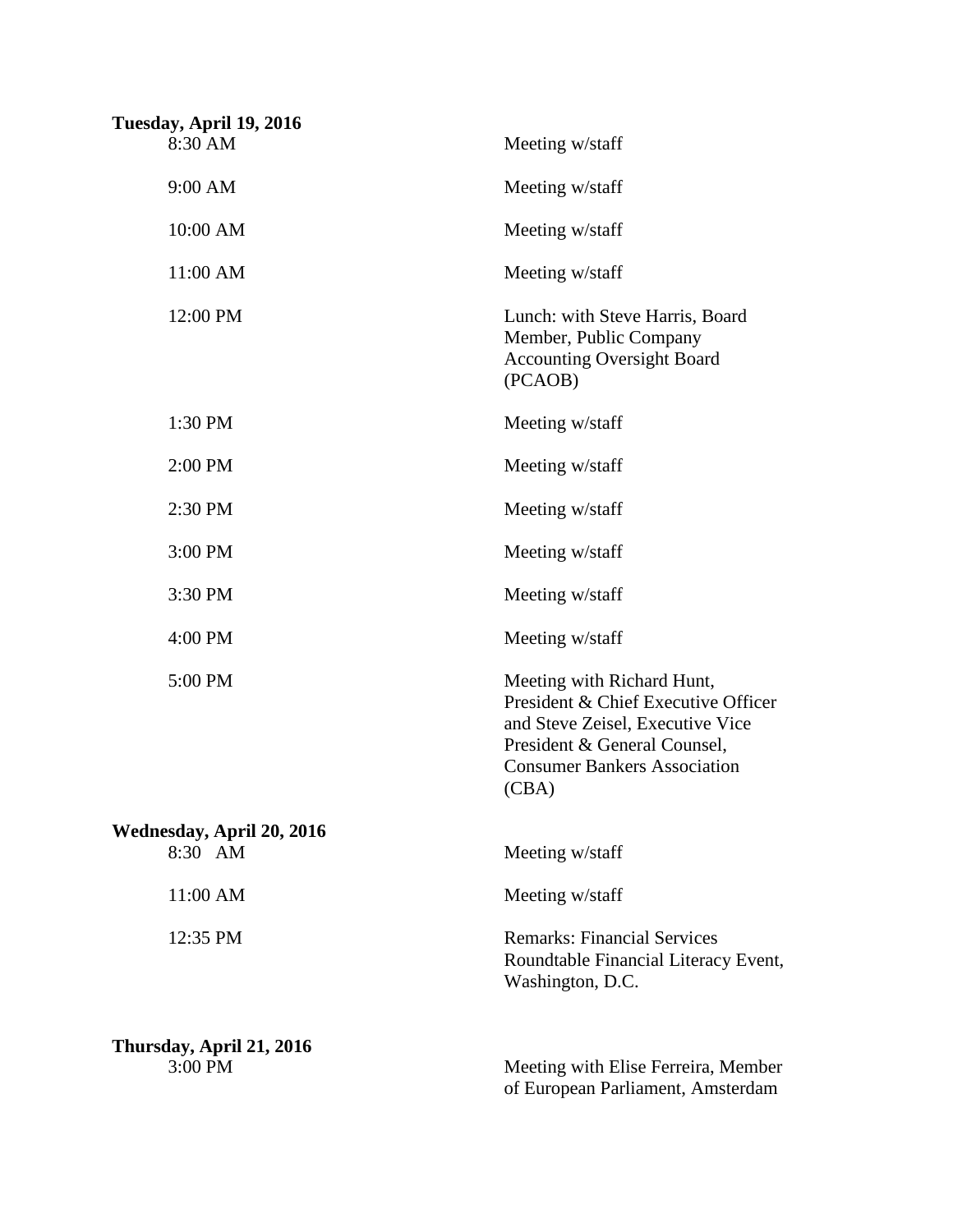| 5:00 PM                          | Meeting with Commissioner Lord<br>Hill, Amsterdam                                                                |
|----------------------------------|------------------------------------------------------------------------------------------------------------------|
| 6:00 PM                          | Remarks: Eurofi Financial Forum,<br>Amsterdam                                                                    |
| Friday, April 22, 2016           |                                                                                                                  |
| 7:00 AM                          | Breakfast with David Wright,<br>Amsterdam                                                                        |
| 8:00 AM                          | Travel from Amsterdam to<br>Washington, D.C.                                                                     |
|                                  |                                                                                                                  |
| Monday April 25, 2016<br>8:30 AM | Meeting w/staff                                                                                                  |
| 9:30 AM                          | Meeting w/staff                                                                                                  |
| 10:00 AM                         | Meeting w/staff                                                                                                  |
| 10:30 AM                         | Meeting w/staff                                                                                                  |
| 11:00 AM                         | Meeting w/staff                                                                                                  |
| 12:00 PM                         | Meeting w/staff                                                                                                  |
| 1:30 PM                          | <b>Remarks: Independent Community</b><br><b>Bankers of America Washington</b><br>Policy Summit, Washington, D.C. |
| 4:00 PM                          | Meeting w/staff                                                                                                  |
| Tuesday, April 26, 2016          |                                                                                                                  |
| 10:00 AM                         | FDIC Board of Director's Meeting                                                                                 |
| 12:00 PM                         | Lunch with Director Cordray, CFPB                                                                                |
| 1:30 PM                          | Meeting w/staff                                                                                                  |
| 2:45 PM                          | Meeting with Mike Crapo, US<br>Senator                                                                           |
| 4:30 PM                          | Meeting w/staff                                                                                                  |
| 5:00 PM                          | Meeting w/staff                                                                                                  |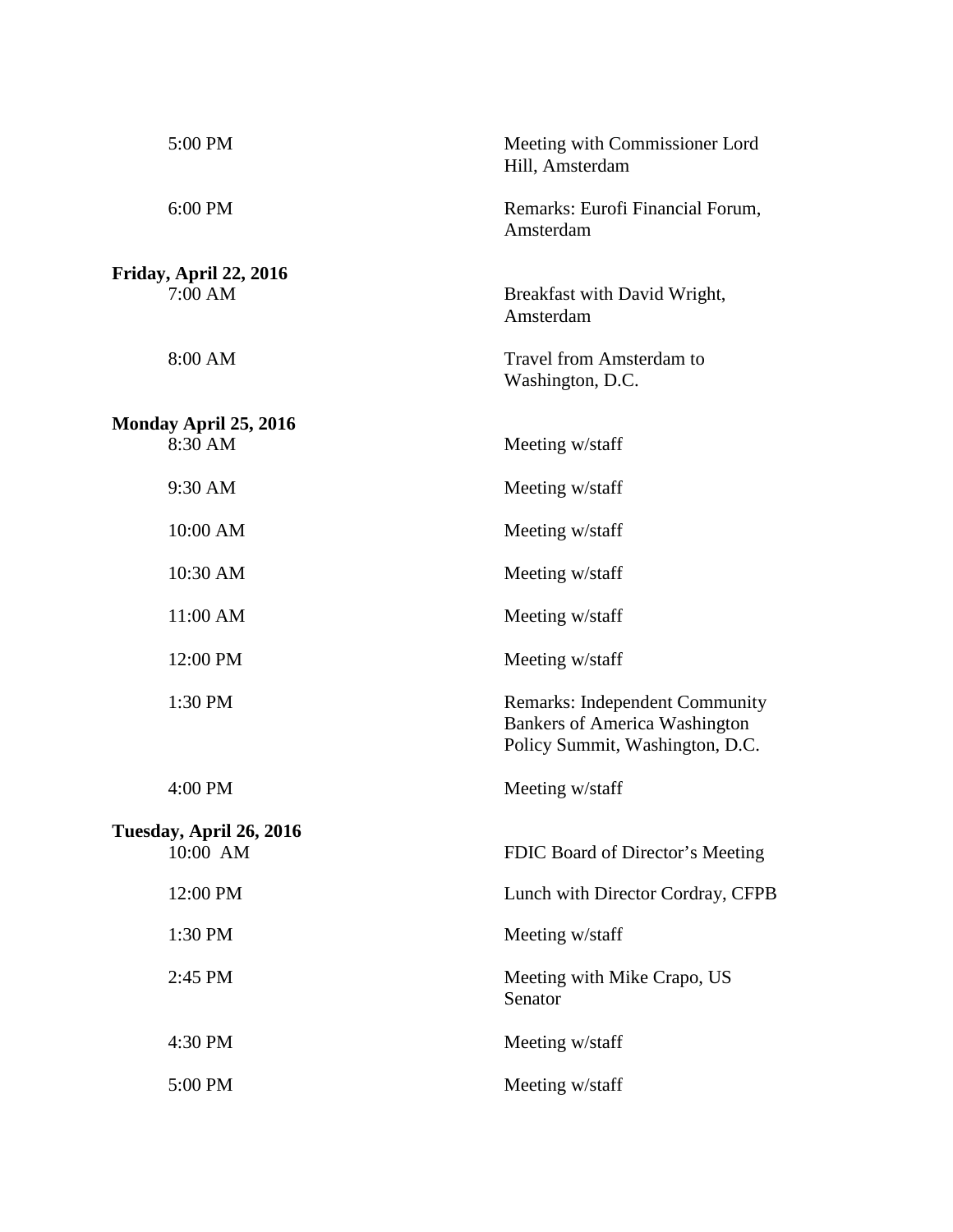$9:00$  AM 10:00 AM 11:00 AM 9:00 AM 10:00 AM 11:00 AM 12:00 PM  **Thursday, April 28, 2016**  10:00 AM **Wednesday, April 27, 2016 Friday, April 29, 2016**  Meeting w/staff Meeting w/staff Meeting with Vice Chairman Hoenig, FDIC Meeting w/staff Meeting with Members of the European Parliament, Brussels, Belgium

ALL DAY

Travel from Brussels to Washington, D.C.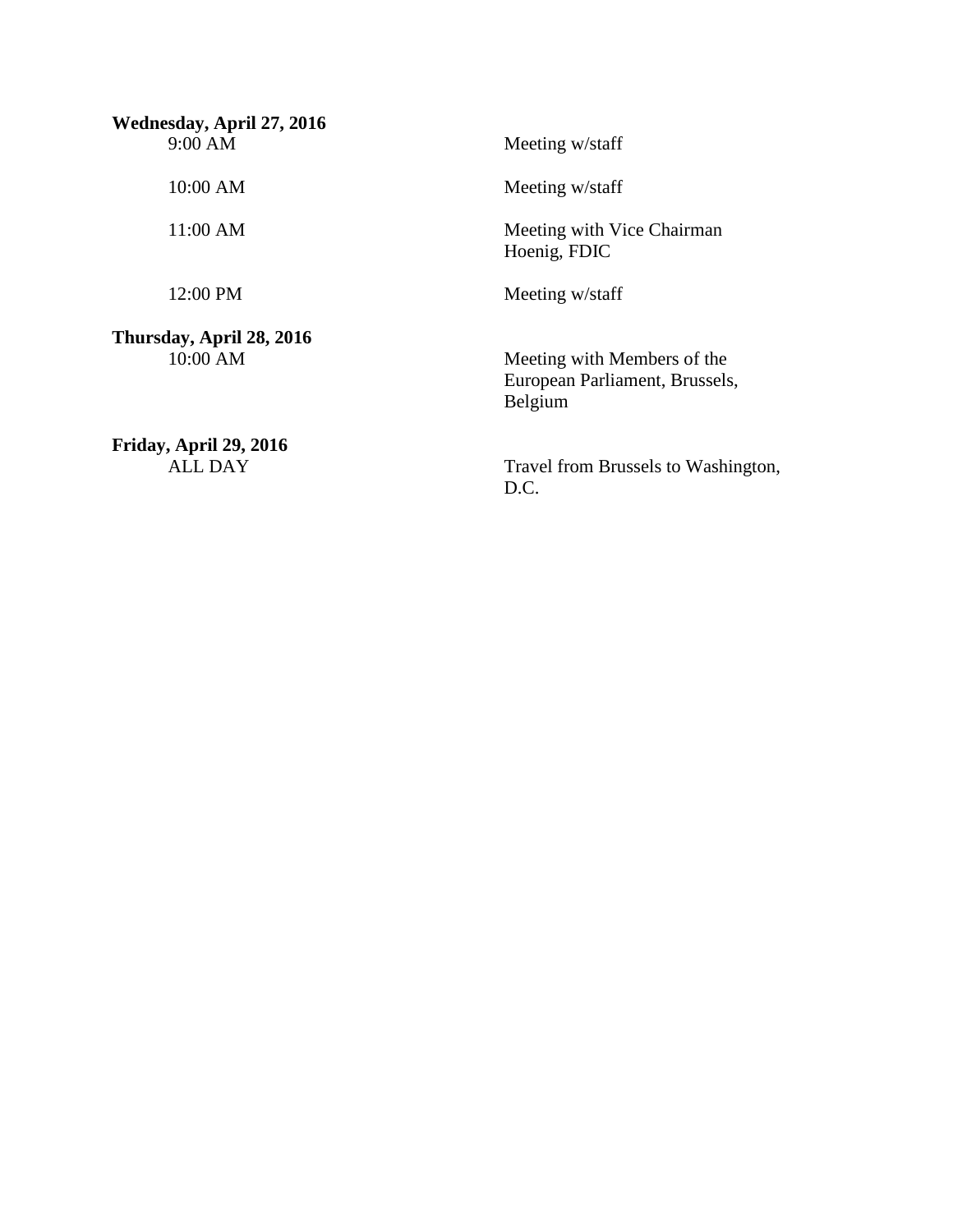## **Chairman's Schedule May 2016**

| <b>Monday, May 2, 2016</b>  |                                                                                     |
|-----------------------------|-------------------------------------------------------------------------------------|
| 9:00 AM                     | Meeting w/staff                                                                     |
| 9:30 AM                     | Meeting w/staff                                                                     |
| 10:15 AM                    | Meeting w/staff                                                                     |
| 10:30 AM                    | Meeting w/staff                                                                     |
| 11:00 AM                    | Meeting w/staff                                                                     |
| 11:30 AM                    | Meeting w/staff                                                                     |
| 12:30 PM                    | Lunch with Paul Nash, Senior<br>Deputy Controller and Chief of Staff,<br><b>OCC</b> |
| 3:00 PM                     | Meeting w/staff                                                                     |
| 5:00 PM                     | Meeting w/staff                                                                     |
| <b>Tuesday, May 3, 2016</b> |                                                                                     |
| 8:30 AM                     | Meeting w/staff                                                                     |
| 9:00 AM                     | Meeting w/staff                                                                     |
| 11:00 AM                    | Meeting w/staff                                                                     |
| 12:00 PM                    | Remarks: Federal Advisory Council,<br>Washington, D.C.                              |
| 1:30 PM                     | Meeting w/staff                                                                     |
| 2:00 PM                     | Meeting w/staff                                                                     |
| 2:30 PM                     | Meeting w/staff                                                                     |
| 3:30 PM                     | Meeting w/staff                                                                     |
| 4:00 PM                     | Meeting w/staff                                                                     |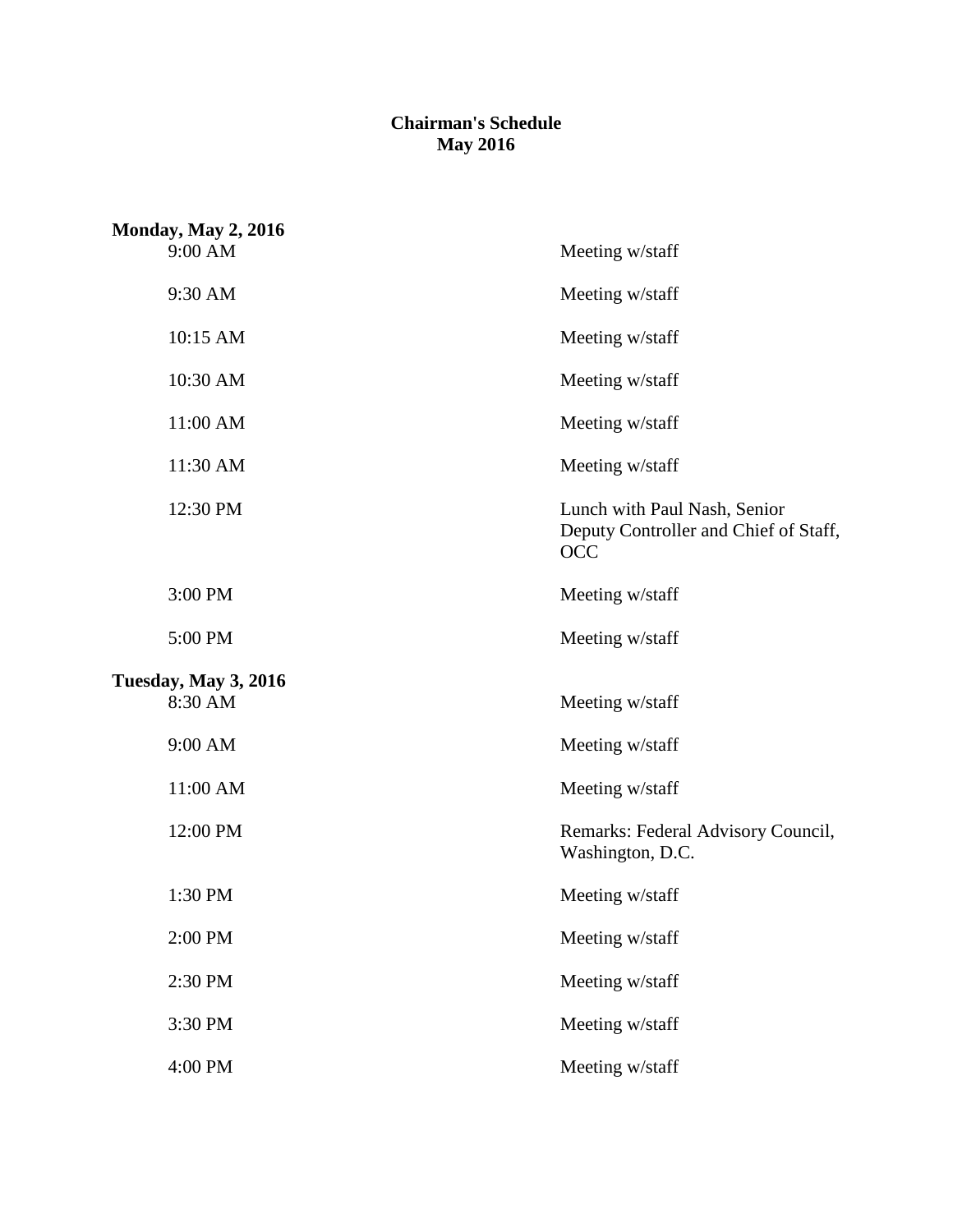| 4:45 PM                           | Meeting w/staff                                                      |
|-----------------------------------|----------------------------------------------------------------------|
| 5:15 PM                           | Meeting w/staff                                                      |
| Wednesday, May 4, 2016<br>9:00 AM | Meeting w/staff                                                      |
| 9:30 AM                           | Meeting w/staff                                                      |
| 10:30 AM                          | Meeting w/staff                                                      |
| 11:00 AM                          | Meeting w/staff                                                      |
| 12:00 PM                          | Lunch with Comptroller Curry, OCC                                    |
| 2:00 PM                           | Meeting w/staff                                                      |
| 3:00 PM                           | Meeting w/staff                                                      |
| 3:30 PM                           | Meeting w/staff                                                      |
| 4:30 PM                           | Meeting w/staff                                                      |
| 5:00 PM                           | Meeting w/staff                                                      |
| Thursday, May 5, 2016<br>8:00 AM  | Meeting w/staff                                                      |
| 9:00 AM                           | Meeting w/staff                                                      |
| 10:00 AM                          | All Hands Meeting with Legal<br>Division, VSQ                        |
| 12:00 PM                          | Lunch: Mike Krimminger, Partner,<br>Cleary Gottlieb Steen & Hamilton |
| 1:30 PM                           | Meeting w/staff                                                      |
| 2:00 PM                           | Meeting w/staff                                                      |
| 3:00 PM                           | Meeting w/staff                                                      |
| 3:30 PM                           | Meeting w/staff                                                      |
| 4:00 PM                           | Meeting w/staff                                                      |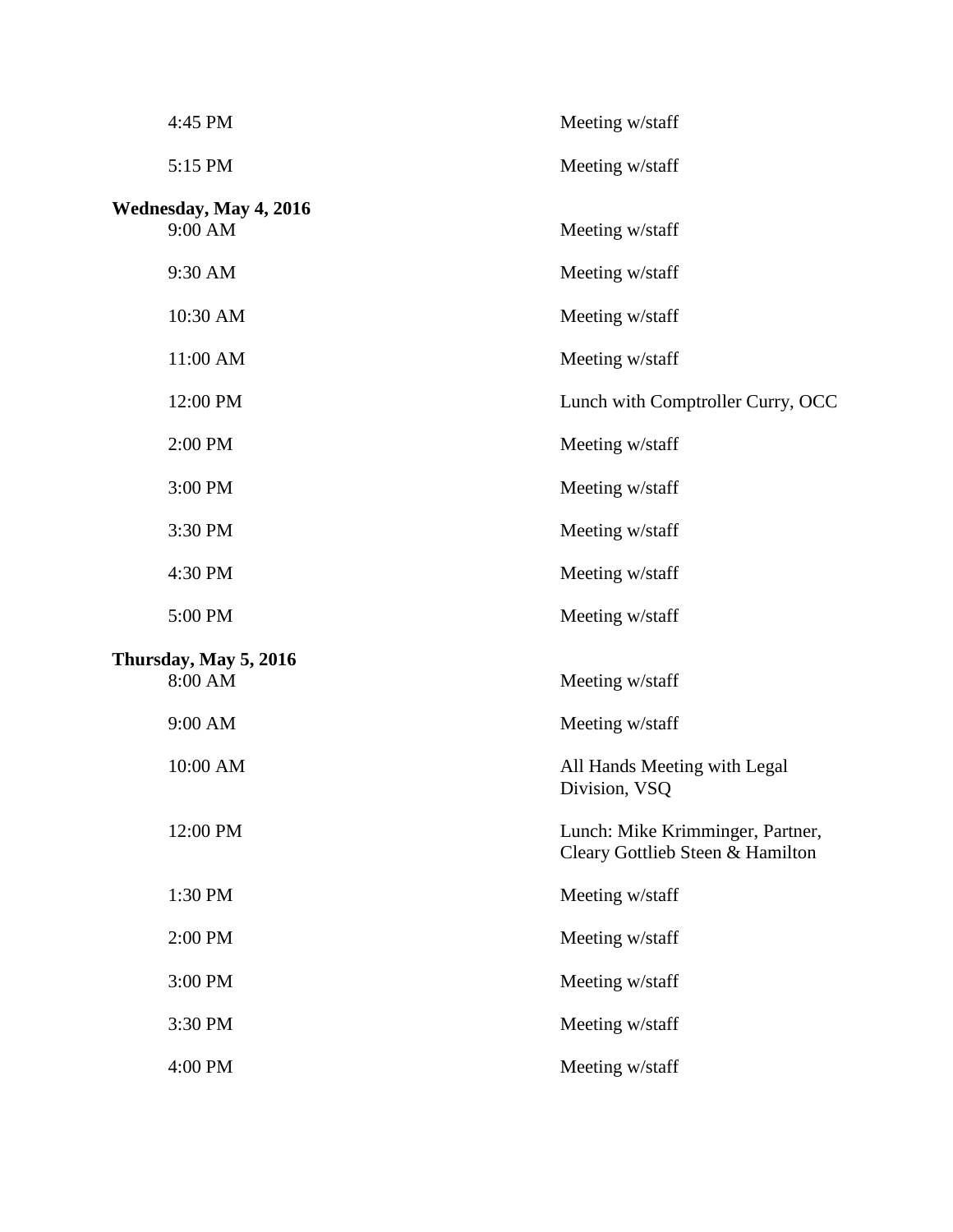| 4:30 PM                                 | Meeting w/staff                                                           |
|-----------------------------------------|---------------------------------------------------------------------------|
| 5:15 PM                                 | <b>IADI</b> Reception, EDR                                                |
| <b>Friday, May 6, 2016</b><br>9:00 AM   | Meeting w/staff                                                           |
| 9:30 AM                                 | Meeting w/staff                                                           |
| 10:30 AM                                | Meeting w/staff                                                           |
| 11:30 AM                                | <b>US-UK Principal Level Exercise</b><br>(PLE) on Cross-Border Resolution |
| 2:00 PM                                 | Meeting w/staff                                                           |
| 3:00 PM                                 | Meeting w/staff                                                           |
| 3:30 PM                                 | Meeting w/staff                                                           |
| 4:30 PM                                 | Meeting w/staff                                                           |
| <b>Monday, May 9, 2016</b><br>9:00 AM   | Meeting w/staff                                                           |
| 10:00 AM                                | Meeting w/staff                                                           |
| 11:00 AM                                | Meeting w/staff                                                           |
| 12:00 PM                                | Meeting with Vice Chairman<br>Hoenig, FDIC                                |
| 3:30 PM                                 | Meeting w/staff                                                           |
| 4:30 PM                                 | Meeting w/staff                                                           |
| 5:00 PM                                 | Meeting w/staff                                                           |
| <b>Tuesday, May 10, 2016</b><br>8:30 AM | Meeting w/staff                                                           |
| 9:00 AM                                 | Meeting w/staff                                                           |
| 10:00 AM                                | Meeting w/staff                                                           |
| 3:00 PM                                 | Meeting w/staff                                                           |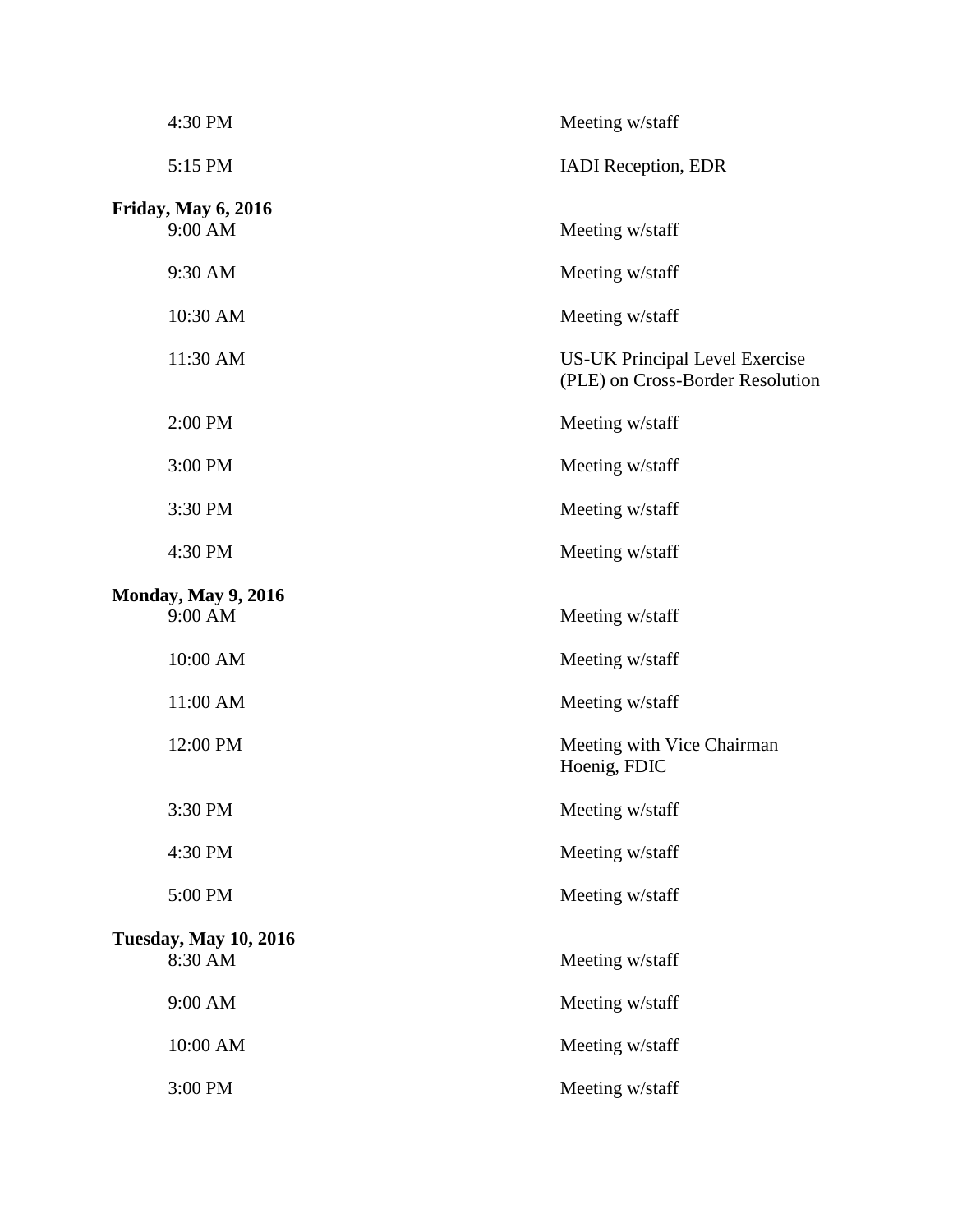| 3:30 PM                                   | Meeting w/staff                                           |
|-------------------------------------------|-----------------------------------------------------------|
| 4:00 PM                                   | Meeting w/staff                                           |
| 5:00 PM                                   | Meeting with Senator Bob Corker,<br>Dirksen Building      |
| Wednesday, May 11, 2016<br>All Day        | <b>Annual Leave</b>                                       |
| <b>Thursday, May 12, 2016</b><br>11:00 AM | Meeting w/staff                                           |
| 12:00 PM                                  | Meeting with Bruce Van Saun, CEO,<br><b>Citizens Bank</b> |
| 4:00 PM                                   | Meeting w/staff                                           |
| 5:00 PM                                   | Meeting w/staff                                           |
| Friday, May 13, 2016<br>9:00 AM           | Meeting w/staff                                           |
| 12:30 PM                                  | Meeting w/staff                                           |
| 1:30 PM                                   | Meeting w/staff                                           |
| 4:30 PM                                   | Meeting w/staff                                           |
| 5:00 PM                                   | Meeting w/staff                                           |
| <b>Monday, May 16, 2016</b><br>9:00 AM    | Meeting w/staff                                           |
| 12:00 PM                                  | Lunch with Vice Chairman Hoenig,<br><b>FDIC</b>           |
| 1:00 PM                                   | Meeting w/staff                                           |
| 2:00 PM                                   | Meeting w/staff                                           |
| 2:30 PM                                   | Meeting w/staff                                           |
| 3:30 PM                                   | Meeting w/staff                                           |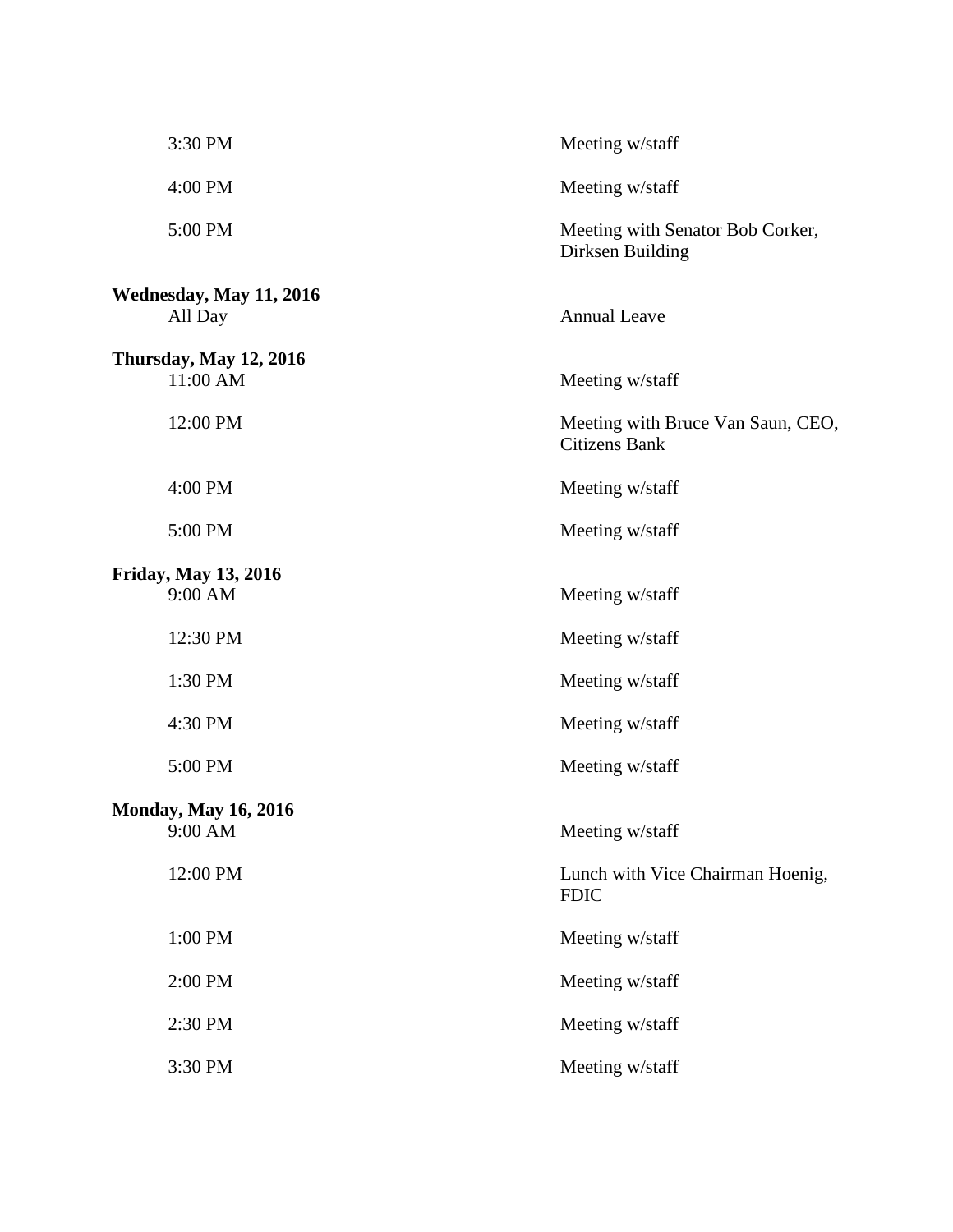| 4:00 PM                                 | Meeting w/staff                                                                                                                                                                                                           |
|-----------------------------------------|---------------------------------------------------------------------------------------------------------------------------------------------------------------------------------------------------------------------------|
| 5:00 PM                                 | Meeting w/staff                                                                                                                                                                                                           |
| Tuesday, May 17, 2016<br><b>ALL DAY</b> | FDIC Atlanta Regional Office Visit                                                                                                                                                                                        |
| Wednesday, May 18, 2016<br>8:00 AM      | Breakfast with Joan Kellerman, SRB                                                                                                                                                                                        |
| 10:00 AM                                | Meeting with Junichi Miyagishi,<br>Senior Managing Director, and<br><b>General Manager of Editorial</b><br>Bureau; and Nao Kawai,<br>Manager of International<br>Department; Nikkin The Japan<br>Financial News Co., Ltd. |
| 11:00 AM                                | Meeting w/staff                                                                                                                                                                                                           |
| 12:00 PM                                | Meeting w/staff                                                                                                                                                                                                           |
| 3:00 PM                                 | Meeting w/staff                                                                                                                                                                                                           |
| 4:00 PM                                 | Meeting w/staff                                                                                                                                                                                                           |
| Thursday, May 19, 2016<br>9:30 AM       | Meeting w/staff                                                                                                                                                                                                           |
| 10:00 AM                                | Meeting w/staff                                                                                                                                                                                                           |
| 10:30 AM                                | Meeting w/staff                                                                                                                                                                                                           |
| 11:00 AM                                | Meeting w/staff                                                                                                                                                                                                           |
| 11:30 AM                                | Meeting w/staff                                                                                                                                                                                                           |
| 12:00 PM                                | Lunch: John Reich<br>Former Director of OTS                                                                                                                                                                               |
| 1:30 PM                                 | Meeting w/staff                                                                                                                                                                                                           |
| 3:00 PM                                 | Meeting w/staff                                                                                                                                                                                                           |
| 4:30 PM                                 | Meeting w/staff                                                                                                                                                                                                           |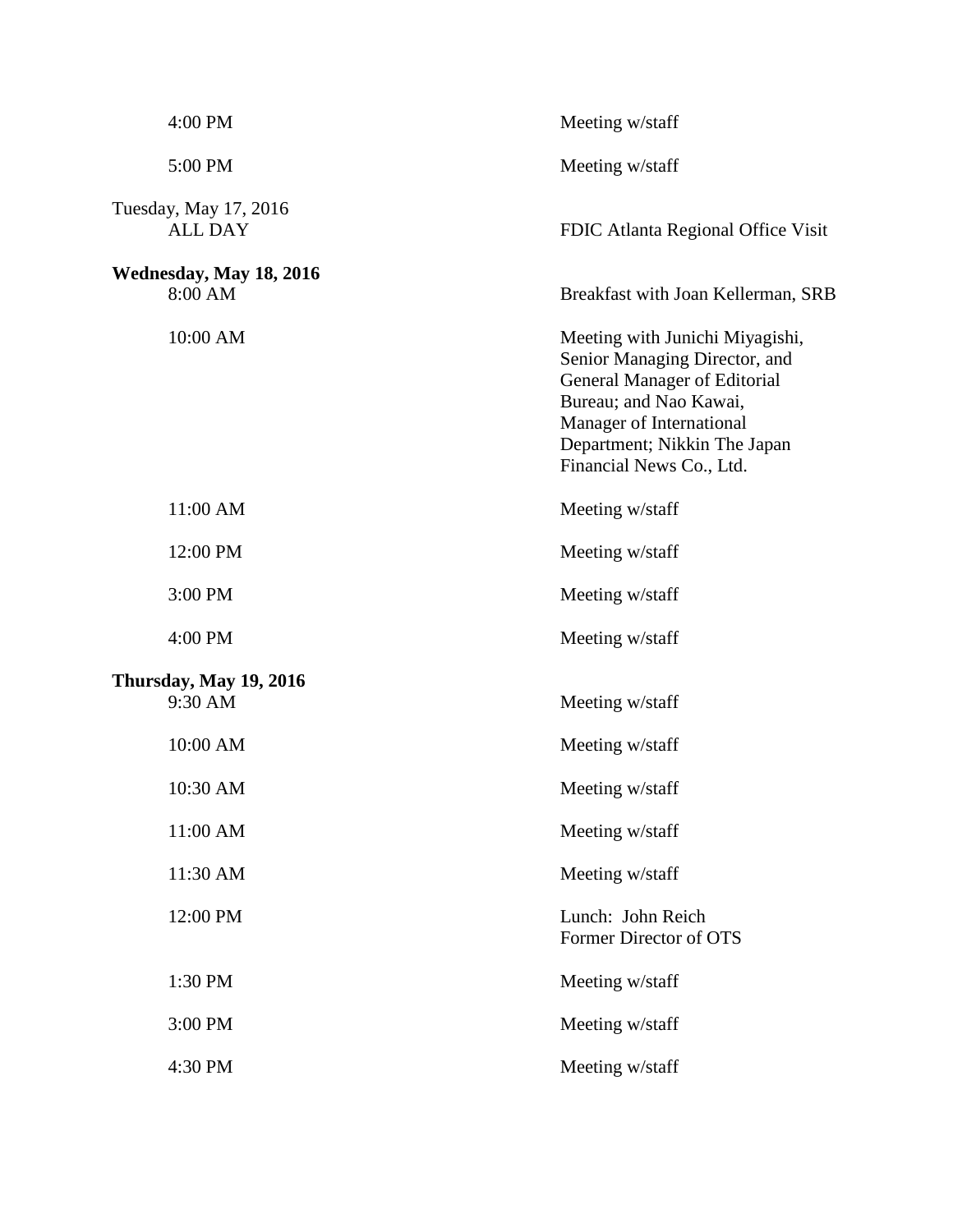| <b>Friday, May 20, 2016</b><br>9:00 AM | Meeting w/staff                                                                  |
|----------------------------------------|----------------------------------------------------------------------------------|
| 10:00 AM                               | Meeting w/staff                                                                  |
|                                        |                                                                                  |
| 11:00 AM                               | Meeting w/staff                                                                  |
| 11:30 AM                               | Meeting w/staff                                                                  |
| 12:00 PM                               | Lunch with John Dugan, former<br>Comptroller of the Currency                     |
| 1:00 PM                                | Meeting w/staff                                                                  |
| 3:00 PM                                | Meeting with Jamie Dimon, CEO, JP<br>Morgan Chase                                |
| 4:00 PM                                | Meeting w/staff                                                                  |
| 5:00 PM                                | Meeting w/staff                                                                  |
| <b>Monday, May 23, 2016</b>            |                                                                                  |
| 9:00 AM                                | Meeting w/staff                                                                  |
| 11:00 AM                               | Remarks: 1818 Society Global<br>Financial Chapter, World Bank,<br>Washington, DC |
| 2:30 PM                                | Meeting w/staff                                                                  |
| 3:00 PM                                | Meeting w/staff                                                                  |
| 4:00 PM                                | Meeting w/staff                                                                  |
| <b>Tuesday, May 24, 2016</b>           |                                                                                  |
| 9:00 AM                                | Meeting w/staff                                                                  |
| 10:30 AM                               | Meeting with Kentucky Bankers                                                    |
| 11:30 AM                               | Meeting w/staff                                                                  |
| 1:30 PM                                | Meeting with New Jersey Bankers                                                  |
| 3:00 PM                                | Meeting with Representative Randy<br>Neugebauer, 1424 Longworth House            |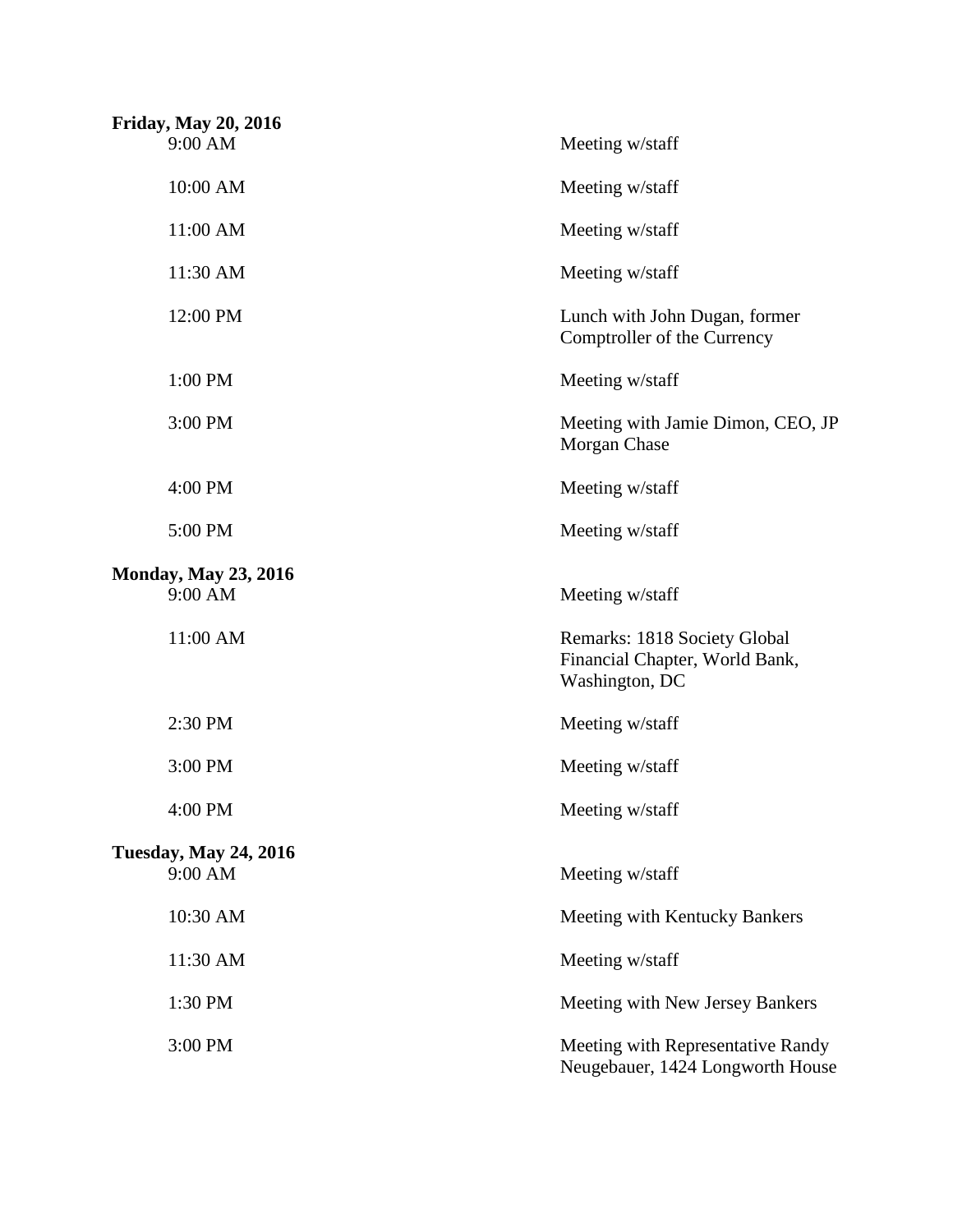|                                 | Office Building, Washington, DC                                          |
|---------------------------------|--------------------------------------------------------------------------|
| 6:00 PM                         | Reception, FDIC Advisory<br>Committee on Economic Inclusion              |
| <b>Wednesday, May, 25, 2016</b> |                                                                          |
| 8:00 AM                         | Meeting w/staff                                                          |
| 9:00 AM                         | Meeting with the FDIC Advisory<br>Committee on Economic Inclusion        |
| 4:00 PM                         | Meeting w/staff                                                          |
| <b>Thursday, May 25, 2016</b>   |                                                                          |
| 8:00 AM                         | Meeting w/staff                                                          |
| 10:30 AM                        | Meeting with Congressman Barry<br>Loudermilk, 238 Cannon House<br>Office |
| 12:00 PM                        | Meeting w/staff                                                          |
| 1:00 PM                         | Meeting with Harvey Schwartz, EVP<br>& CFO, Goldman Sachs                |
| 2:00 PM                         | Meeting w/staff                                                          |
| 3:30 PM                         | Meeting w/staff                                                          |
| 4:30 PM                         | Meeting w/staff                                                          |
| <b>Friday, May 27, 2016</b>     |                                                                          |
| $10:00~\mathrm{AM}$             | Meeting w/staff                                                          |
| 12:00 PM                        | Meeting w/staff                                                          |
| 12:30 PM                        | Meeting w/staff                                                          |
| 1:30 PM                         | Meeting w/staff                                                          |
| 2:00 PM                         | Meeting w/staff                                                          |
| 3:00 PM                         | Meeting w/staff                                                          |
| 3:30 PM                         | Meeting w/staff                                                          |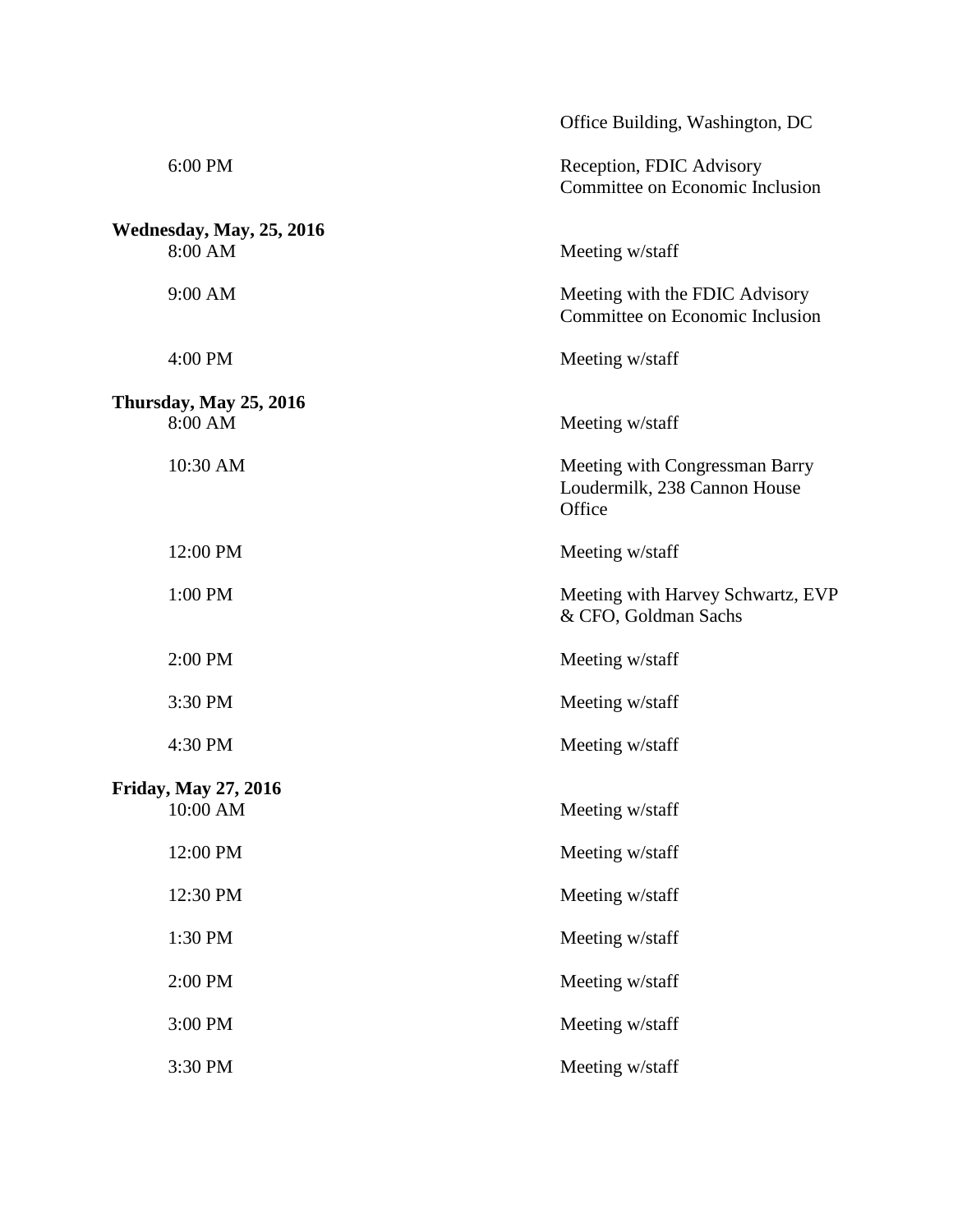| 4:00 PM                                 | Meeting w/staff                                                                     |
|-----------------------------------------|-------------------------------------------------------------------------------------|
| 5:00 PM                                 | Meeting w/staff                                                                     |
| <b>Tuesday, May 31, 2016</b><br>8:30 AM | Meeting w/staff                                                                     |
| 9:00 AM                                 | Meeting w/staff                                                                     |
| 10:00 AM                                | Meeting with Board of Directors                                                     |
| 10:30 AM                                | Meeting w/staff                                                                     |
| 11:00 AM                                | Meeting w/staff                                                                     |
| 12:00 PM                                | Lunch: Richard Cordray,<br>Director, Consumer Financial<br><b>Protection Bureau</b> |
| 1:00 PM                                 | Meeting w/staff                                                                     |
| 1:30 PM                                 | Meeting w/staff                                                                     |
| 2:00 PM                                 | Meeting w/staff                                                                     |
| 3:00 PM                                 | Meeting w/staff                                                                     |
| 4:30 PM                                 | Meeting with Jack Lew, Secretary,<br><b>US</b> Treasury                             |
| 5:30 PM                                 | Meeting w/staff                                                                     |
|                                         |                                                                                     |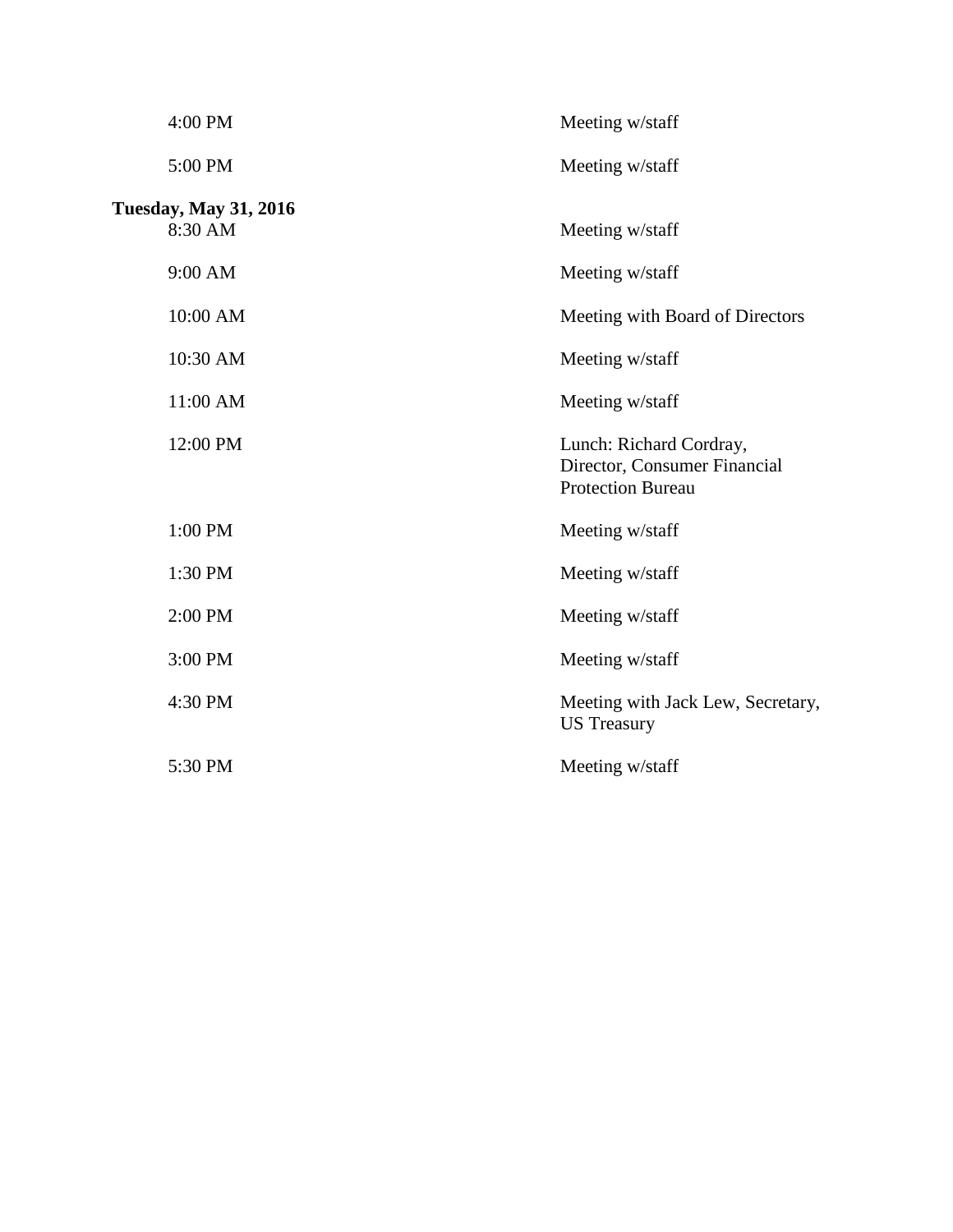## **June 2016 Chairman's Schedule**

| Wednesday, June 1, 2016 |                                                                                     |
|-------------------------|-------------------------------------------------------------------------------------|
| 8:30 AM                 | Meeting w/staff                                                                     |
| 9:00 AM                 | Meeting w/staff                                                                     |
| 9:30 AM                 | <b>FDIC Quarterly Banking Conference</b>                                            |
| 11:00 AM                | Meeting w/staff                                                                     |
| 12:00 PM                | Lunch with Governor Tarullo, FRB<br>and Comptroller Curry, OCC                      |
| 2:15 PM                 | Meeting w/staff                                                                     |
| 3:00 PM                 | Meeting w/staff                                                                     |
| 3:30 PM                 | Meeting w/staff                                                                     |
| 4:00 PM                 | Meeting w/staff                                                                     |
| 4:30 PM                 | Meeting w/staff                                                                     |
| 5:30 PM                 | Meeting w/staff                                                                     |
| 6:30 PM                 | <b>Remarks: FDIC Corporate Employee</b><br>Program                                  |
| Thursday, June 2, 2016  |                                                                                     |
| 9:00 AM                 | Meeting w/staff                                                                     |
| 10:00 AM                | Meeting with Doug Peterson,<br>President and Chief Executive<br>Officer, S&P Global |
| 11:00 AM                | Meeting w/staff                                                                     |
| 12:15 PM                | Meeting w/staff                                                                     |
| 1:00 PM                 | Meeting w/staff                                                                     |
| 2:00 PM                 | Meeting w/staff                                                                     |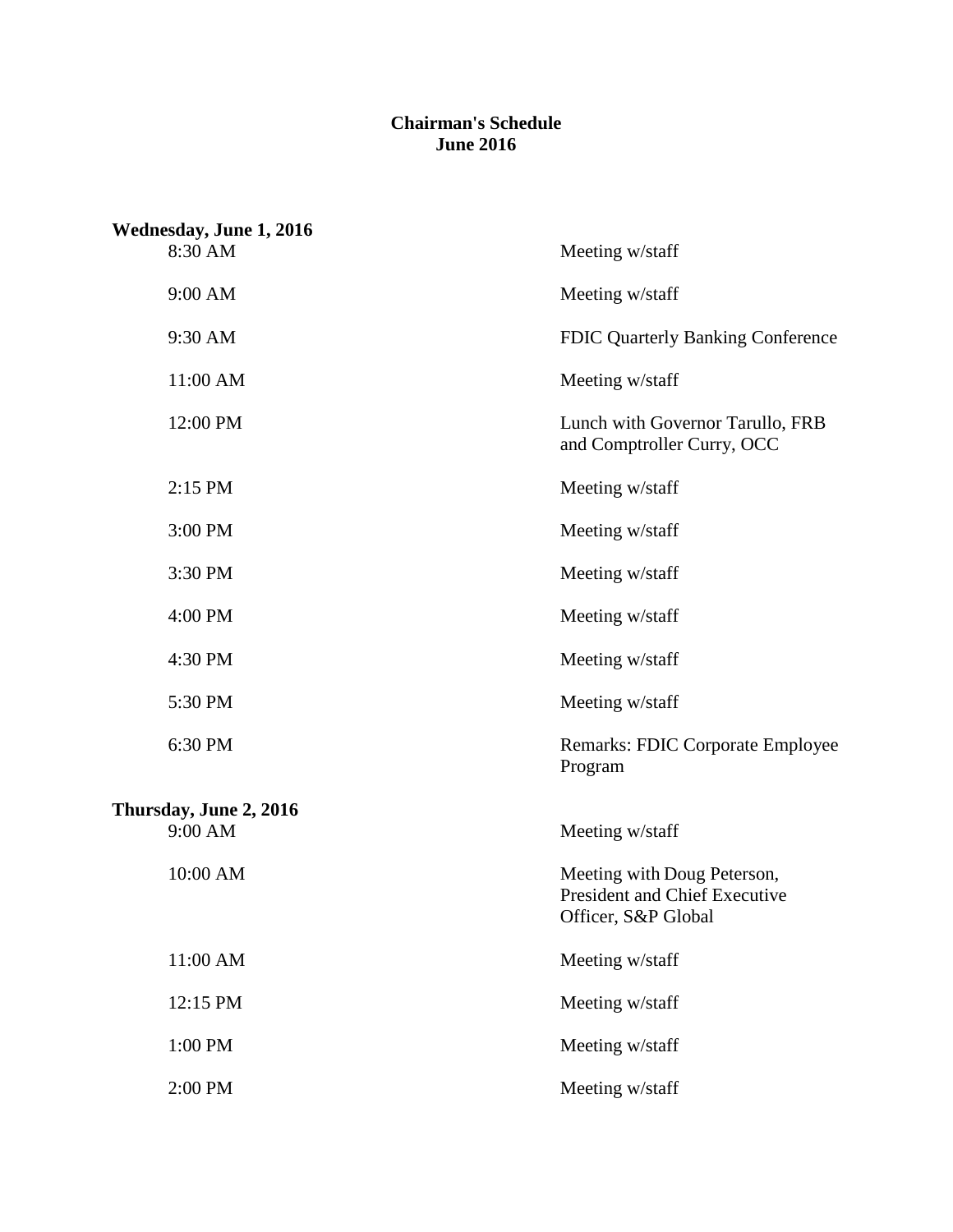| 2:30 PM              | Meeting w/staff                                                                                       |
|----------------------|-------------------------------------------------------------------------------------------------------|
| 3:00 PM              | Meeting w/staff                                                                                       |
| 3:30 PM              | Meeting w/staff                                                                                       |
| 4:00 PM              | Meeting w/staff                                                                                       |
| 5:00 PM              | Meeting w/staff                                                                                       |
| 5:30 PM              | Meeting w/staff                                                                                       |
| Friday, June 3, 2016 |                                                                                                       |
| 9:00 AM              | Meeting w/staff                                                                                       |
| 10:00 AM             | Meeting w/staff                                                                                       |
| 2:00 PM              | Meeting with the Risk Management<br><b>Association Community Bank</b><br>Council                      |
| 3:00 PM              | Meeting w/staff                                                                                       |
| 3:30 PM              | Meeting w/staff                                                                                       |
| 4:30 PM              | Meeting w/staff                                                                                       |
| 5:00 PM              | Meeting w/staff                                                                                       |
| Monday, June 6, 2016 |                                                                                                       |
| 8:30 AM              | Meeting w/staff                                                                                       |
| 9:00 AM              | Meeting w/staff                                                                                       |
| 9:30 AM              | Meeting w/staff                                                                                       |
| 10:30 AM             | Meeting w/staff                                                                                       |
| 1:00 PM              | <b>Attend: Financial and Banking</b><br><b>Information Infrastructure</b><br>Committee, U.S. Treasury |
| 3:15 PM              | Meeting w/staff                                                                                       |
| 4:30 PM              | Meeting w/staff                                                                                       |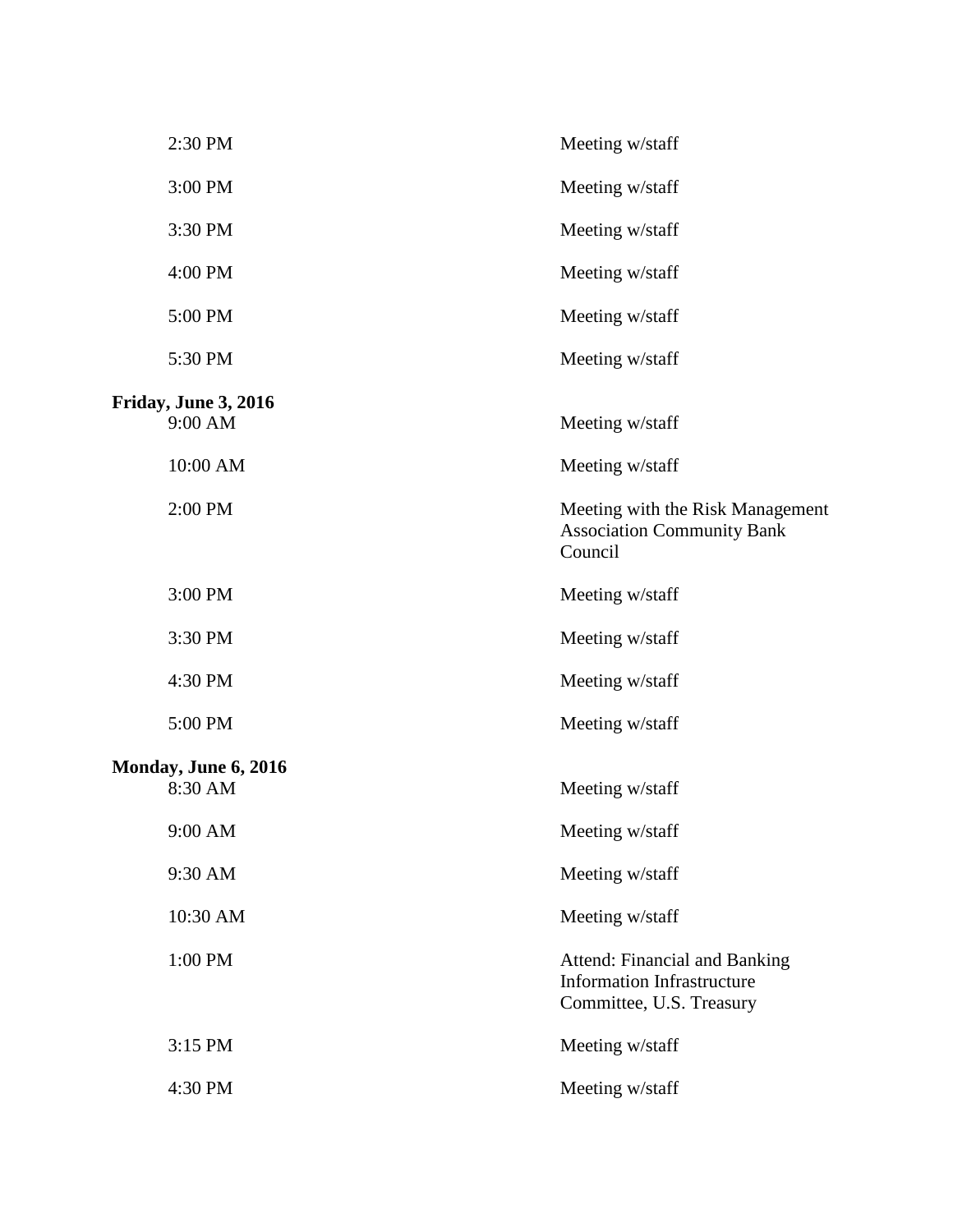| 5:00 PM                           | Meeting w/staff                                                                        |
|-----------------------------------|----------------------------------------------------------------------------------------|
| Tuesday, June 7, 2016<br>8:00 AM  | Meeting w/staff                                                                        |
| 9:00 AM                           | Meeting w/staff                                                                        |
| 10:00 AM                          | Meeting with Vice Chairman<br>Hoenig, FDIC                                             |
| 11:00 AM                          | Meeting w/staff                                                                        |
| 11:15 AM                          | Meeting w/staff                                                                        |
| 12:00 PM                          | Meeting w/staff                                                                        |
| 12:30 PM                          | Lunch with Damon Silvers, Director<br>of Policy and Special Counsel,<br><b>AFL-CIO</b> |
| 1:30 PM                           | Meeting w/staff                                                                        |
| 2:30 PM                           | Meeting w/staff                                                                        |
| 3:30 PM                           | Meeting with Governor Tarullo,<br><b>FRB</b>                                           |
| Wednesday, June 8, 2016           |                                                                                        |
| 9:30 AM                           | Meeting w/staff                                                                        |
| 1:00 PM                           | Meeting w/staff                                                                        |
| 1:30 PM                           | Meeting w/staff                                                                        |
| 2:00 PM                           | Meeting w/staff                                                                        |
| 2:30 PM                           | Meeting w/staff                                                                        |
| 3:00 PM                           | Meeting w/staff                                                                        |
| 4:30 PM                           | Meeting w/staff                                                                        |
| Thursday, June 9, 2016<br>9:00 AM | Meeting w/staff                                                                        |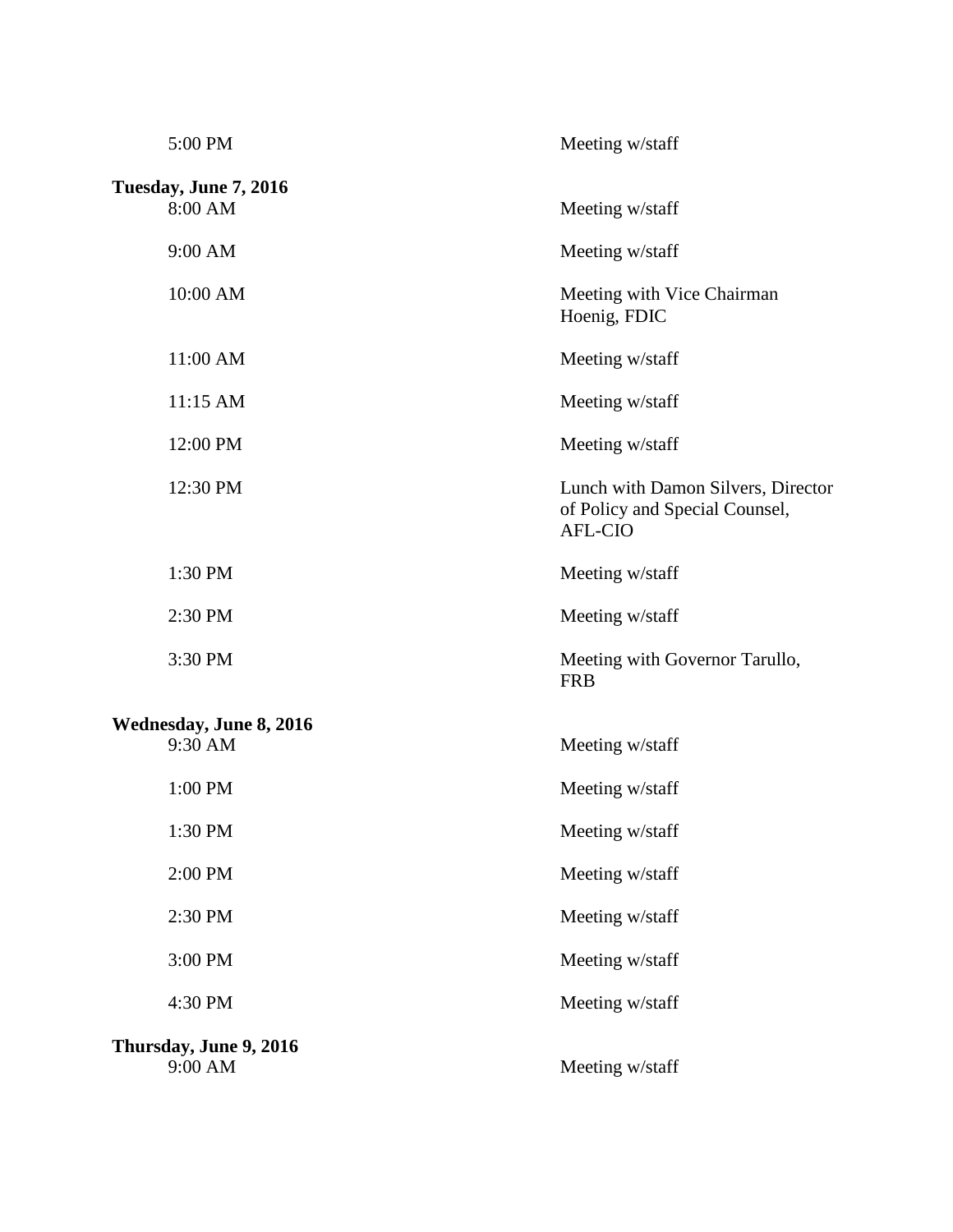| 10:00 AM                                 | Meeting w/staff                                                                                          |
|------------------------------------------|----------------------------------------------------------------------------------------------------------|
| 1:30 PM                                  | Meeting w/staff                                                                                          |
| 2:30 PM                                  | Meeting w/staff                                                                                          |
| <b>Friday, June 10, 2016</b>             |                                                                                                          |
| 10:30 AM                                 | Meeting w/staff                                                                                          |
| 11:00 AM                                 | Meeting w/staff                                                                                          |
| 11:30 AM                                 | Meeting w/staff                                                                                          |
| 2:30 PM                                  | Meeting w/staff                                                                                          |
| 3:00 PM                                  | Meeting w/staff                                                                                          |
| 4:00 PM                                  | Meeting w/staff                                                                                          |
| 5:00 PM                                  | Meeting w/staff                                                                                          |
| <b>Monday, June 13, 2016</b>             |                                                                                                          |
| 8:30 AM                                  | Meeting w/staff                                                                                          |
| 9:00 AM                                  | Meeting w/staff                                                                                          |
| 11:00 AM                                 | Meeting w/staff                                                                                          |
| 12:15 PM                                 | Meeting w/staff                                                                                          |
| 1:00 PM                                  | Meeting w/staff                                                                                          |
| 2:00 PM                                  | Meeting with Sally Miller, CEO and<br>Representative, Institute of<br><b>International Bankers Board</b> |
| 4:00 PM                                  | Meeting w/staff                                                                                          |
| 4:30 PM                                  | Meeting w/staff                                                                                          |
| 5:00 PM                                  | Meeting w/staff                                                                                          |
| <b>Tuesday, June 14, 2016</b><br>8:00 AM | Meeting w/staff                                                                                          |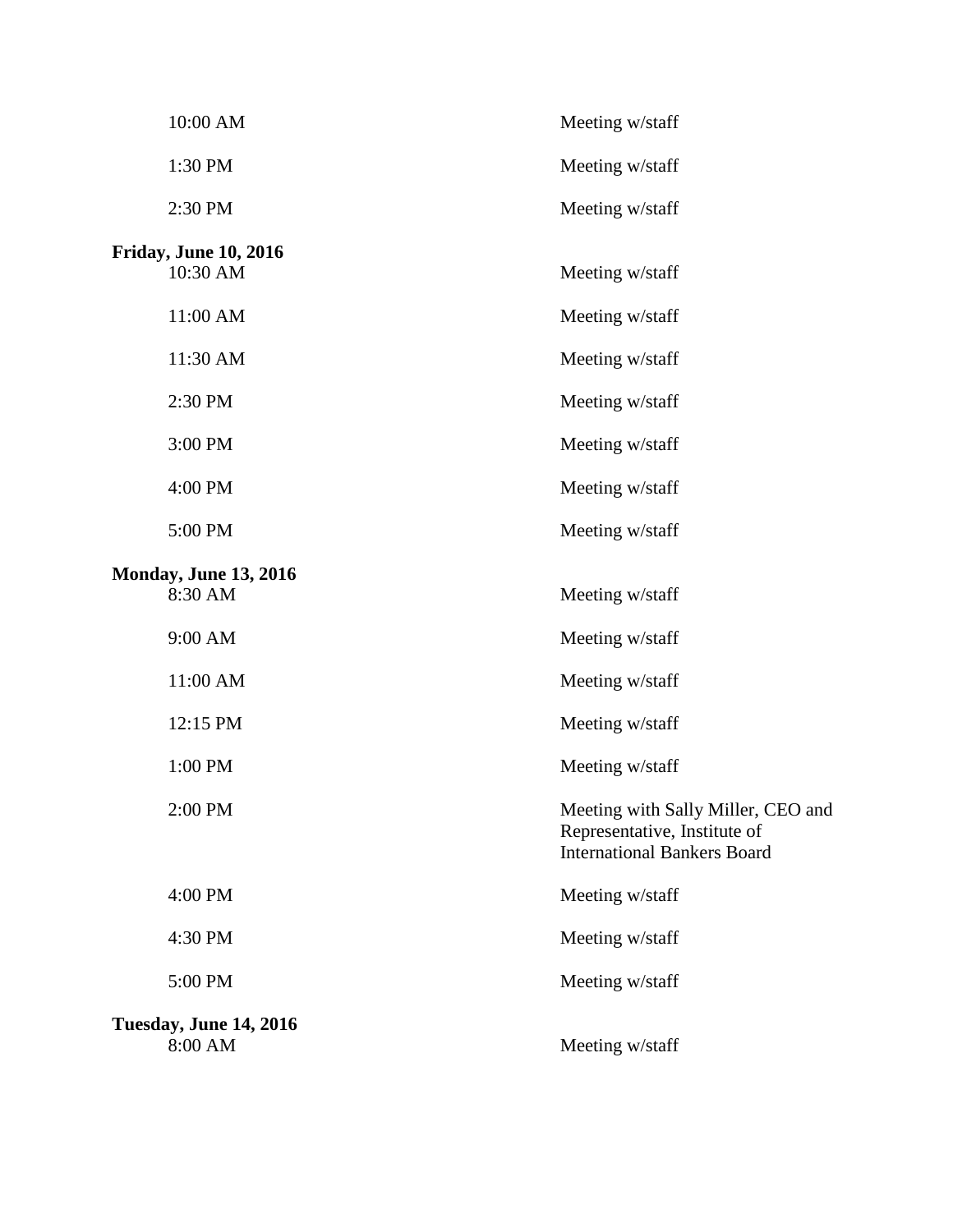| 9:00 AM                            | Meeting with Charles Cooper;<br>Charles Dolezal, David Cotney,<br>Charlotte Corley, Albert Forkner,<br>Commissioners; Conference of State<br><b>Bank Supervisors (CSBS)</b> |
|------------------------------------|-----------------------------------------------------------------------------------------------------------------------------------------------------------------------------|
| 12:00 PM                           | Meeting w/staff                                                                                                                                                             |
| 12:30 PM                           | Meeting with Vice Chairman<br>Hoenig, FDIC                                                                                                                                  |
| 1:30 PM                            | Meeting with Eddie<br>Bernice Johnson, U.S.<br>Representative                                                                                                               |
| 2:30 PM                            | Meeting w/staff                                                                                                                                                             |
| 5:30 PM                            | Meeting with Mike Rounds, U.S.<br>Senator                                                                                                                                   |
| Wednesday, June 15, 2016           |                                                                                                                                                                             |
| 8:30 AM                            | Meeting w/staff                                                                                                                                                             |
| 9:00 AM                            | Meeting w/staff                                                                                                                                                             |
| 10:30 AM                           | Meeting with Dean Heller, U.S.<br>Senator                                                                                                                                   |
| 11:15 AM                           | Meeting w/staff                                                                                                                                                             |
| 12:00 PM                           | Remarks: Exchequer Club of<br>Washington, Washington D.C.                                                                                                                   |
| 2:00 PM                            | Meeting w/staff                                                                                                                                                             |
| 2:30 PM                            | Meeting w/staff                                                                                                                                                             |
| Thursday, June 16, 2016<br>9:00 AM | Meeting w/staff                                                                                                                                                             |
| 10:00 AM                           | Meeting w/staff                                                                                                                                                             |
| 11:00 AM                           | Meeting with Jean Laurent Bonnafe,<br>CEO, Mr. Jean-Yves Fillion, USA<br>CEO, and Eric J Martin, Head of<br>Compliance, BNP Paribas; and J.                                 |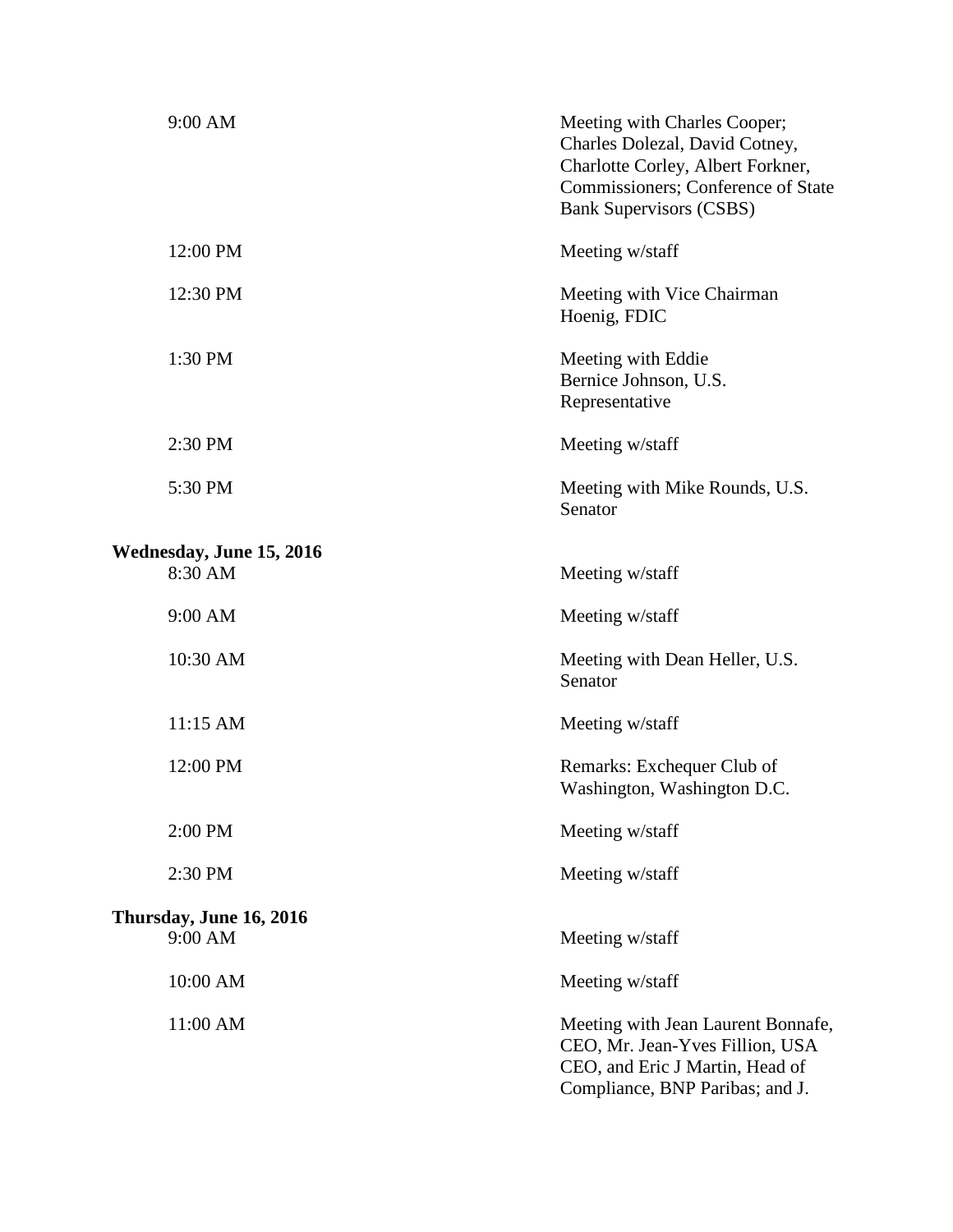|                              | Michael Shepherd, Chairman &<br>CEO, Bank of the West                                 |
|------------------------------|---------------------------------------------------------------------------------------|
| 12:00 PM                     | Lunch with Eric Spitler, Former<br>Director of Office of Legislative<br>Affairs, FDIC |
| 1:00 PM                      | Meeting w/staff                                                                       |
| 1:45 PM                      | Meeting with Donald Beyer, U.S.<br>Representative                                     |
| 3:00 PM                      | Meeting w/staff                                                                       |
| 3:30 PM                      | Meeting w/staff                                                                       |
| 5:30 PM                      | Meeting w/staff                                                                       |
| <b>Friday, June 17, 2016</b> |                                                                                       |
| 8:00 AM                      | Meeting w/staff                                                                       |
| 9:30 AM                      | Meeting w/staff                                                                       |
| 10:00 AM                     | Meeting w/staff                                                                       |
| 11:30 AM                     | Meeting w/staff                                                                       |
| 12:00 PM                     | Meeting w/staff                                                                       |
| 1:00 PM                      | Meeting w/staff                                                                       |
| 2:00 PM                      | Meeting w/staff                                                                       |
| 3:00 PM                      | Meeting w/staff                                                                       |
| <b>Monday, June 20, 2016</b> |                                                                                       |
| 9:00 AM                      | Meeting w/staff                                                                       |
| 11:00 AM                     | Meeting w/staff                                                                       |
| 12:00 PM                     | Meeting w/staff                                                                       |
| 1:00 PM                      | Meeting w/staff                                                                       |
| 4:00 PM                      | Meeting w/staff                                                                       |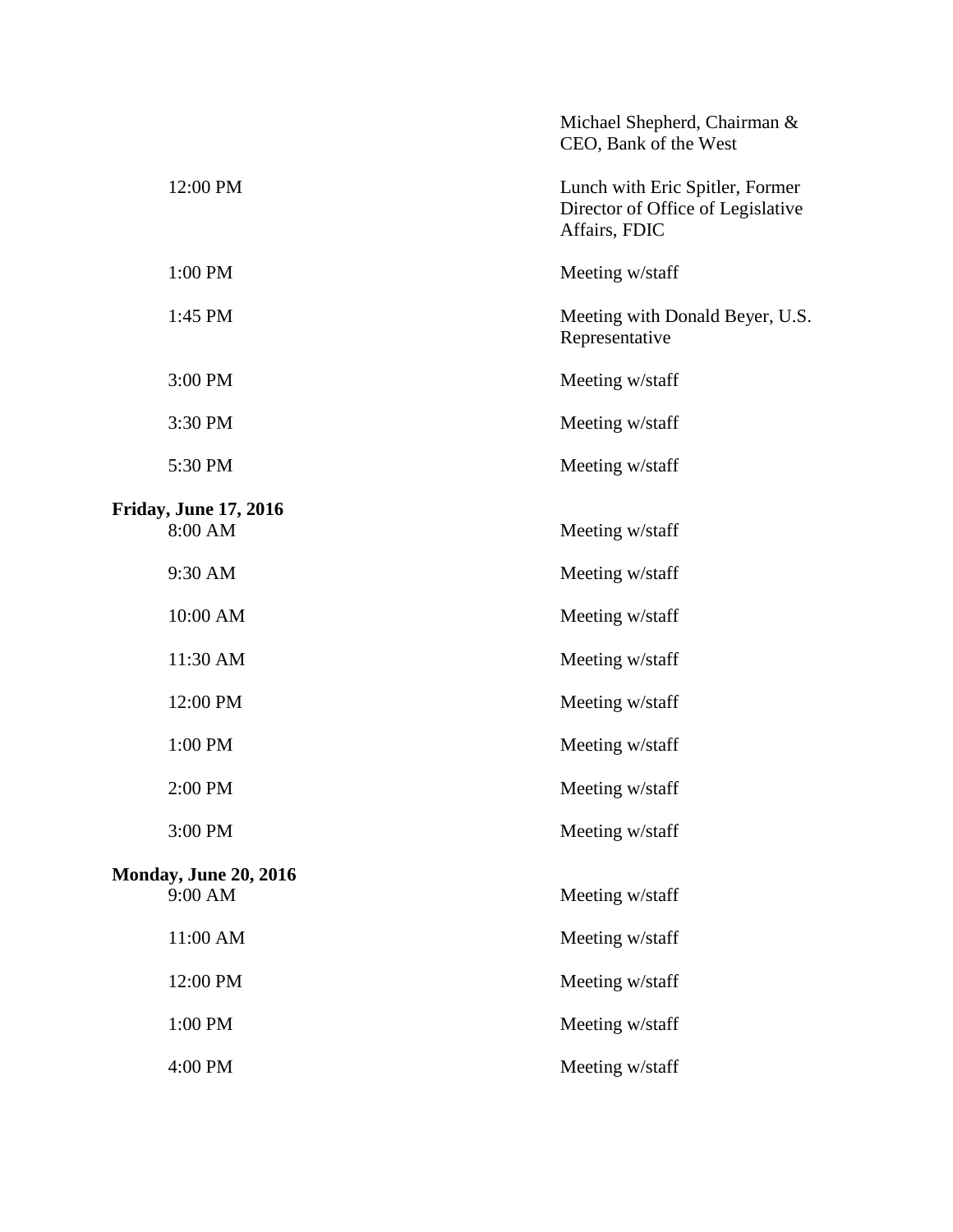| 5:00 PM                                  | Meeting w/staff                                                                          |
|------------------------------------------|------------------------------------------------------------------------------------------|
| <b>Tuesday, June 21, 2016</b><br>8:30 AM | Meeting w/staff                                                                          |
| 10:00 AM                                 | FDIC Board of Directors Meeting                                                          |
| 12:00 PM                                 | Lunch with Director Cordray, CFPB                                                        |
| 1:00 PM                                  | Meeting w/staff                                                                          |
| 1:30 PM                                  | Meeting with Vice Chairman<br>Hoenig, FDIC                                               |
| 3:00 PM                                  | <b>Attend: Financial Stability Oversight</b><br>Council Principals' Meeting              |
| Wednesday, June 22, 2016                 |                                                                                          |
| 10:00 AM                                 | <b>Attend: Federal Financial Institutions</b><br><b>Examination Council Meeting, FRB</b> |
| 12:30 PM                                 | Lunch with Governor Tarullo, FRB<br>and Comptroller Curry, OCC                           |
| 1:30 PM                                  | Meeting w/staff                                                                          |
| 4:00 PM                                  | Meeting with Jeff Merkley, U.S.<br>Senator                                               |
| 5:00 PM                                  | Meeting w/staff                                                                          |
| Thursday, June 23, 2016                  |                                                                                          |
| 9:00 AM                                  | Meeting w/staff                                                                          |
| 11:30 AM                                 | Meeting with Jon Tester, U.S.<br>Senator                                                 |
| 12:30 PM                                 | Lunch with Don Kohn, Senior<br>Fellow, Brookings Institution                             |
| 2:00 PM                                  | Meeting w/staff                                                                          |
| 3:00 PM                                  | Meeting w/staff                                                                          |
| 4:00 PM                                  | Meeting w/staff                                                                          |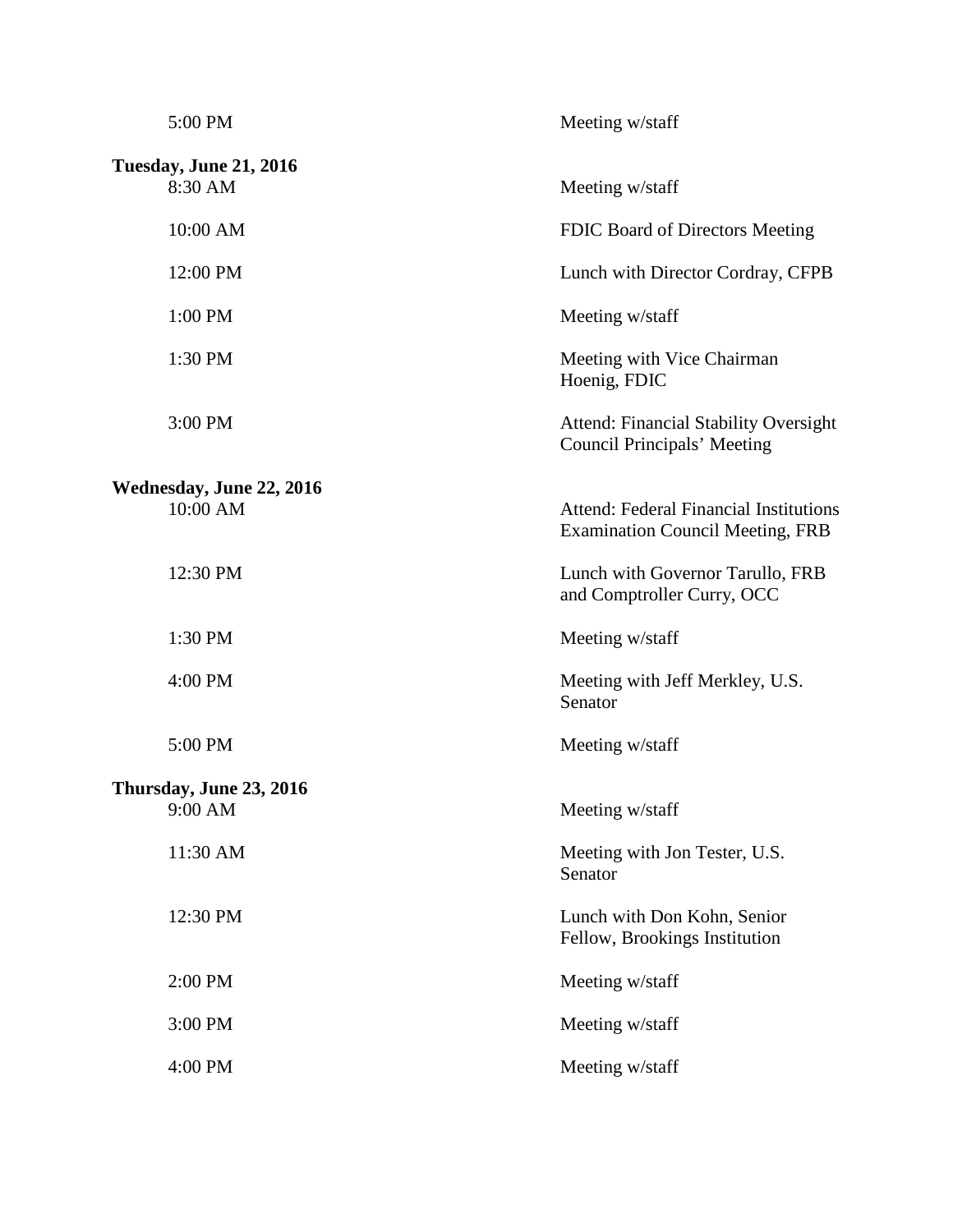| 5:30 PM                                 | Meeting w/staff                                                                                                                                  |
|-----------------------------------------|--------------------------------------------------------------------------------------------------------------------------------------------------|
| <b>Friday, June 24, 2016</b><br>8:30 AM | Meeting w/staff                                                                                                                                  |
| 9:00 AM                                 | Meeting w/staff                                                                                                                                  |
| 12:00 PM                                | <b>Remarks: Urban Financial Services</b><br><b>Coalition Summit Leadership</b><br>Conference, Washington D.C.                                    |
| 1:30 PM                                 | Meeting w/staff                                                                                                                                  |
| 2:30 PM                                 | Meeting with John Taylor, President<br>& CEO, National Community<br><b>Reinvestment Coalition (NCRC)</b>                                         |
| 3:30 PM                                 | Meeting w/staff                                                                                                                                  |
| 4:00 PM                                 | Meeting w/staff                                                                                                                                  |
| 4:30 PM                                 | Meeting w/staff                                                                                                                                  |
| 5:00 PM                                 | Meeting w/staff                                                                                                                                  |
| 5:30 PM                                 | Meeting w/staff                                                                                                                                  |
| <b>Monday, June 27, 2016</b><br>9:00 AM | Meeting w/staff                                                                                                                                  |
| 9:30 AM                                 | Meeting w/staff                                                                                                                                  |
| 12:30 PM                                | Remarks: Princeton in Washington<br><b>Annual Visit</b>                                                                                          |
| 2:30 PM                                 | Meeting w/staff                                                                                                                                  |
| 3:30 PM                                 | Meeting w/staff                                                                                                                                  |
| 5:30 PM                                 | Meeting w/staff                                                                                                                                  |
| Tuesday, June 28, 2016<br>8:00 AM       | Breakfast with Cam Fine, President<br>and CEO; and Karen Thomas, Senior<br><b>Executive Vice President of</b><br>Government Relations and Public |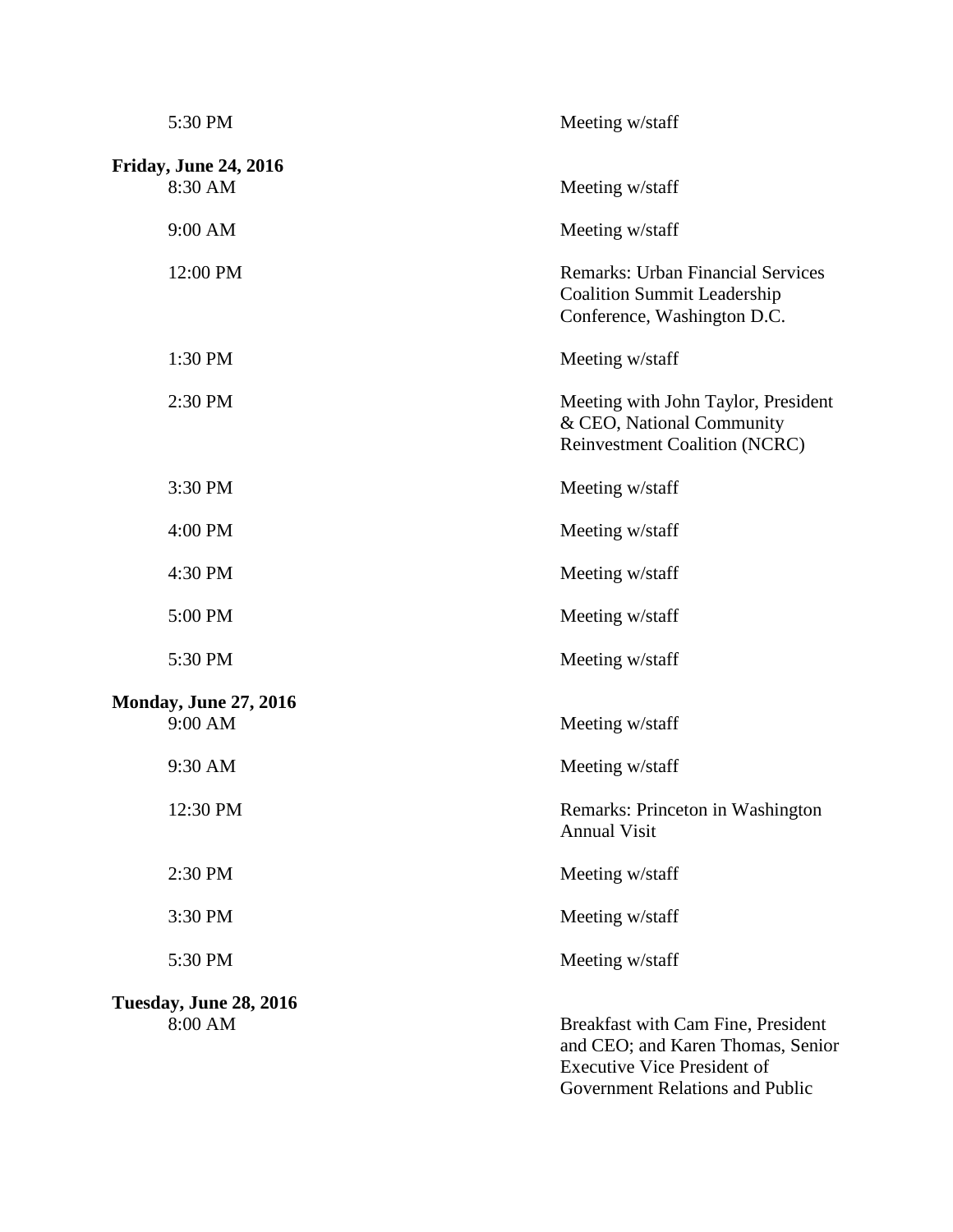|                          | Policy; Independent Community<br>Bankers of America (ICBA)               |
|--------------------------|--------------------------------------------------------------------------|
| 9:00 AM                  | Meeting w/staff                                                          |
| 9:30 AM                  | Meeting w/staff                                                          |
| 11:45 AM                 | Meeting with Ben Sasse, U.S.<br>Senator                                  |
| 1:00 PM                  | Meeting w/staff                                                          |
| 2:00 PM                  | Meeting w/staff                                                          |
| 2:30 PM                  | Meeting w/staff                                                          |
| Wednesday, June 29, 2016 |                                                                          |
| 8:00 AM                  | Meeting w/staff                                                          |
| 8:30 AM                  | Meeting w/staff                                                          |
| 9:00 AM                  | Meeting w/staff                                                          |
| 11:00 AM                 | Meeting w/staff                                                          |
| 1:00 PM                  | Meeting w/staff                                                          |
| 2:00 PM                  | Meeting w/staff                                                          |
| 3:00 PM                  | Meeting with Secretary Lew, U.S.<br>Treasury                             |
| 4:00 PM                  | Meeting w/staff                                                          |
| Thursday, June 30, 2016  |                                                                          |
| 8:30 AM                  | Breakfast with Jimmy Ryan, Co-<br>Founder and Partner, Elmendorf<br>Ryan |
| 9:30 AM                  | Meeting w/staff                                                          |
| 10:30 AM                 | Meeting with Joe Donnelly, U.S.<br>Senator                               |
| 11:30 AM                 | Meeting w/staff                                                          |